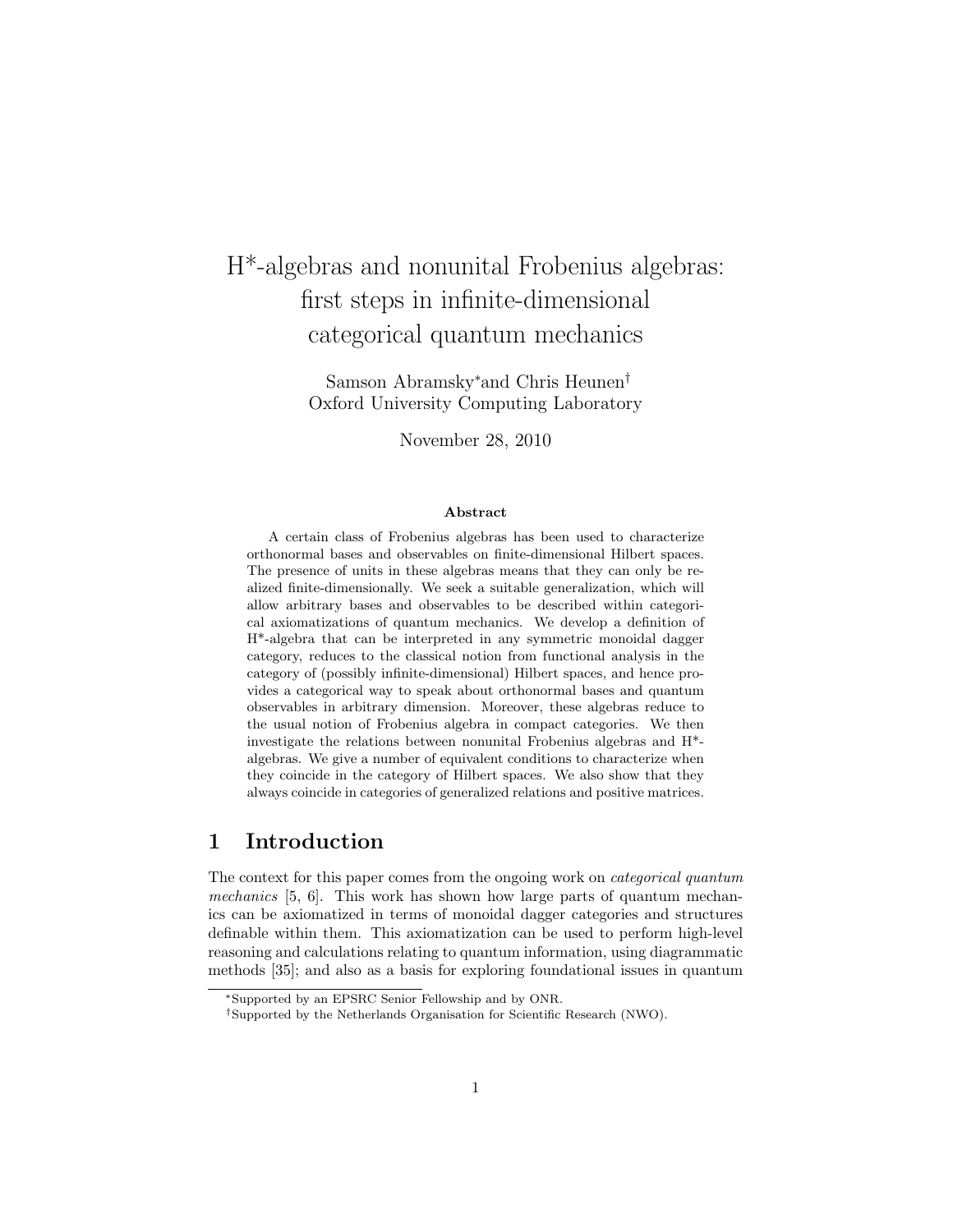mechanics and quantum computation. In particular, a form of Frobenius algebras has been used to give an algebraic axiomatization of orthonormal bases and observables [18, 19].

The structures used so far  $(e.g.$  compact closure, Frobenius algebras) have only finite-dimensional realizations in Hilbert spaces. This raises some interesting questions and challenges:

- Find a good general notion of Frobenius structure which works in the infinite-dimensional case in Hilb.
- Use this to characterize general bases and observables.
- Similarly extend the analysis for other categories.
- Clarify the mathematics, and relate it to the wider literature.

As we shall see, an intriguing problem remains open, but much of this program of work has been accomplished.

The further contents of the paper are as follows. Section 2 recalls some background on monoidal dagger categories and Frobenius algebras, and poses the problem. Section 3 introduces the key notion of H\*-algebra, in the general setting of symmetric monoidal dagger categories. In Section 4, we prove our results relating to Hilb, the category of Hilbert spaces (of unrestricted dimension). We show how H\*-algebras provide exactly the right algebraic notion to characterize orthonormal bases in arbitrary dimension. We give several equivalent characterizations of when H\*-algebras and nonunital Frobenius algebras coincide in the category of Hilbert spaces. Section 5 studies H\*-algebras in categories of generalized relations and positive matrices. We show that in these settings, where no phenomena of 'destructive interference' arise, H\*-algebras and nonunital Frobenius algebras always coincide. Finally, Section 6 provides an outlook for future work.

# 2 Background

The basic setting is that of *dagger symmetric monoidal categories*. We briefly recall the definitions, referring to [6] for further details and motivation.

A *dagger category* is a category  $\bf{D}$  equipped with an identity-on-objects, contravariant, strictly involutive functor. Concretely, for each arrow  $f: A \to B$ , there is an arrow  $f^{\dagger}: B \to A$ , and this assignment satisfies

$$
id^{\dagger} = id, \qquad (g \circ f)^{\dagger} = f^{\dagger} \circ g^{\dagger}, \qquad f^{\dagger \dagger} = f.
$$

An arrow  $f: A \rightarrow B$  is dagger monic when  $f^{\dagger} \circ f = id_A$ , and a dagger iso(morphism) if both f and  $f^{\dagger}$  are dagger monics.

A symmetric monoidal dagger category is a dagger category with a symmetric monoidal structure  $(D, \otimes, I, \lambda, \rho, \alpha, \sigma)$  such that

$$
(f \otimes g)^{\dagger} = f^{\dagger} \otimes g^{\dagger}
$$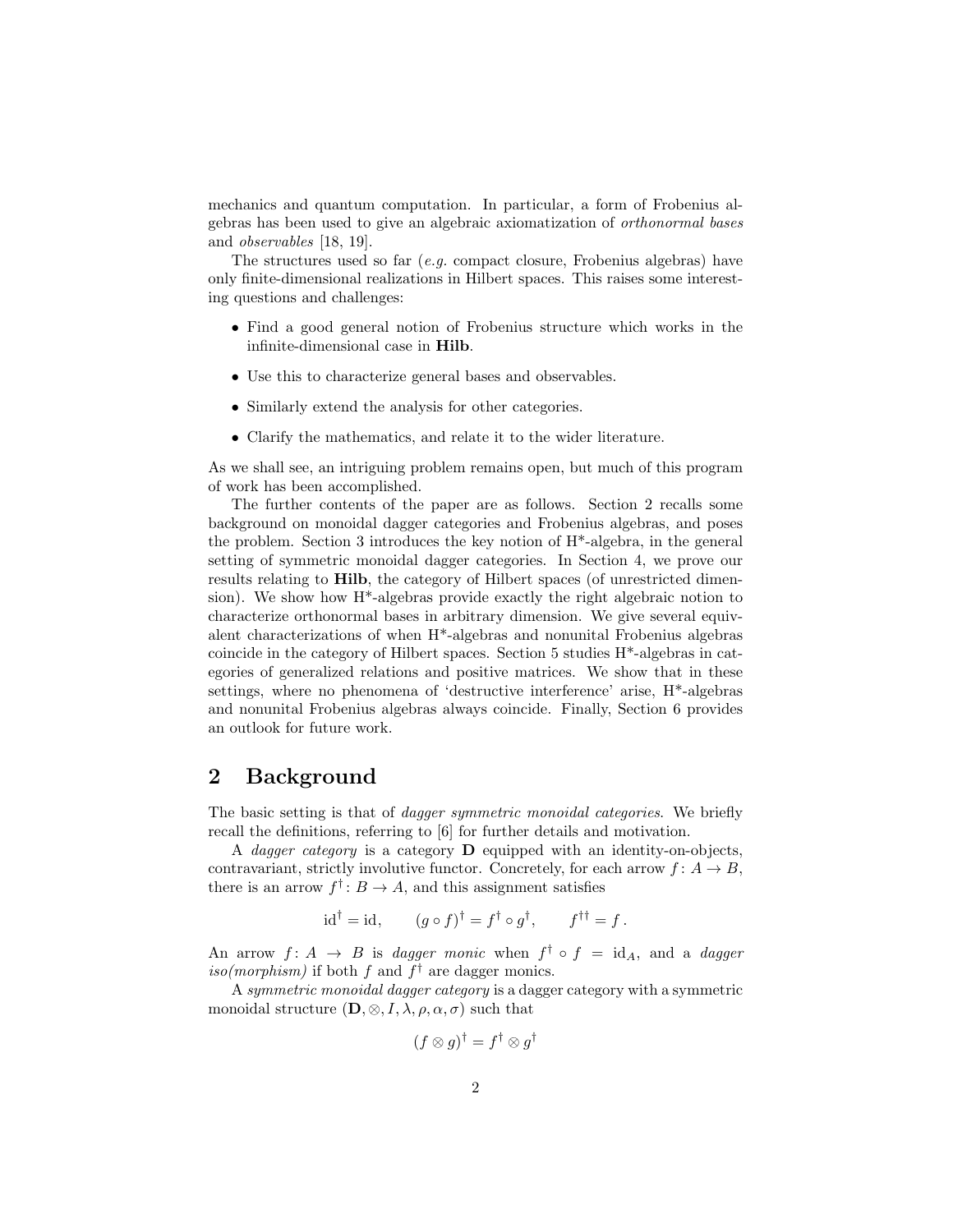and moreover the natural isomorphisms  $\lambda$ ,  $\rho$ ,  $\alpha$ ,  $\sigma$  are componentwise dagger isomorphisms.

#### Examples

- The category **Hilb** of Hilbert spaces and continuous linear maps, and its (full) subcategory fHilb of finite-dimensional Hilbert spaces. Here the dagger is the adjoint, and the tensor product has its standard interpretation for Hilbert spaces. Dagger isomorphisms are unitaries, and dagger monics are isometries.
- The category Rel of sets and relations. Here the dagger is relational converse, while the monoidal structure is given by the cartesian product. This generalizes to relations valued in a commutative quantale [34], and to the category of relations of any regular category [15]. This has a full sub-category fRel, of finite sets and relations.
- The category **lbfRel**, of *locally bifinite relations*. This is the subcategory of Rel comprising those relations which are image-finite, meaning that each element in the domain is related to only finitely many elements in the codomain, and whose converses are also image-finite. This forms a monoidal dagger subcategory of Rel. It serves as a kind of qualitative approximation of the passage from finite- to infinite-dimensional Hilbert spaces. For example, a set carries a compact structure in lbfRel if and only if it is finite.
- A common generalization of fHilb and fRel is obtained by forming the category  $\text{Mat}(S)$ , where S is a commutative semiring with involution [22]. The objects of  $\text{Mat}(S)$  are finite sets, and morphisms are maps  $X \times Y \rightarrow$ S, which we think of as 'X times Y matrices'. Composition is by matrix multiplication, while the dagger is conjugate transpose, where conjugation of a matrix means elementwise application of the involution on S. The tensor product of X and Y is given by  $X \times Y$ , with the action on matrices given by componentwise multiplication, corresponding to the 'Kronecker product' of matrices. If we take  $S = \mathbb{C}$ , this yields a category equivalent to **fHilb**, while taking S to be the Boolean semiring  $\{0, 1\}$ , with trivial involution, gives fRel.
- An infinitary generalization of  $\text{Mat}(\mathbb{C})$  is given by  $\text{Mat}_{\ell^2}(\mathbb{C})$ . This category has arbitrary sets as objects, and as morphisms matrices  $M: X \times Y \rightarrow$ C such that for each  $x \in X$ , the family  ${M(x, y)}_{y \in Y}$  is  $\ell^2$ -summable; and for each  $y \in Y$ , the family  $\{M(x, y)\}_{x \in X}$  is  $\ell^2$ -summable. The category Hilb is equivalent to a (nonfull) subcategory of  $\text{Mat}_{\ell^2}(\mathbb{C})$  [12, Theorem 3.1.7].

Graphical Calculus We also briefly recall the graphical calculus for symmetric monoidal dagger categories [35]. This can be seen as a two-dimensional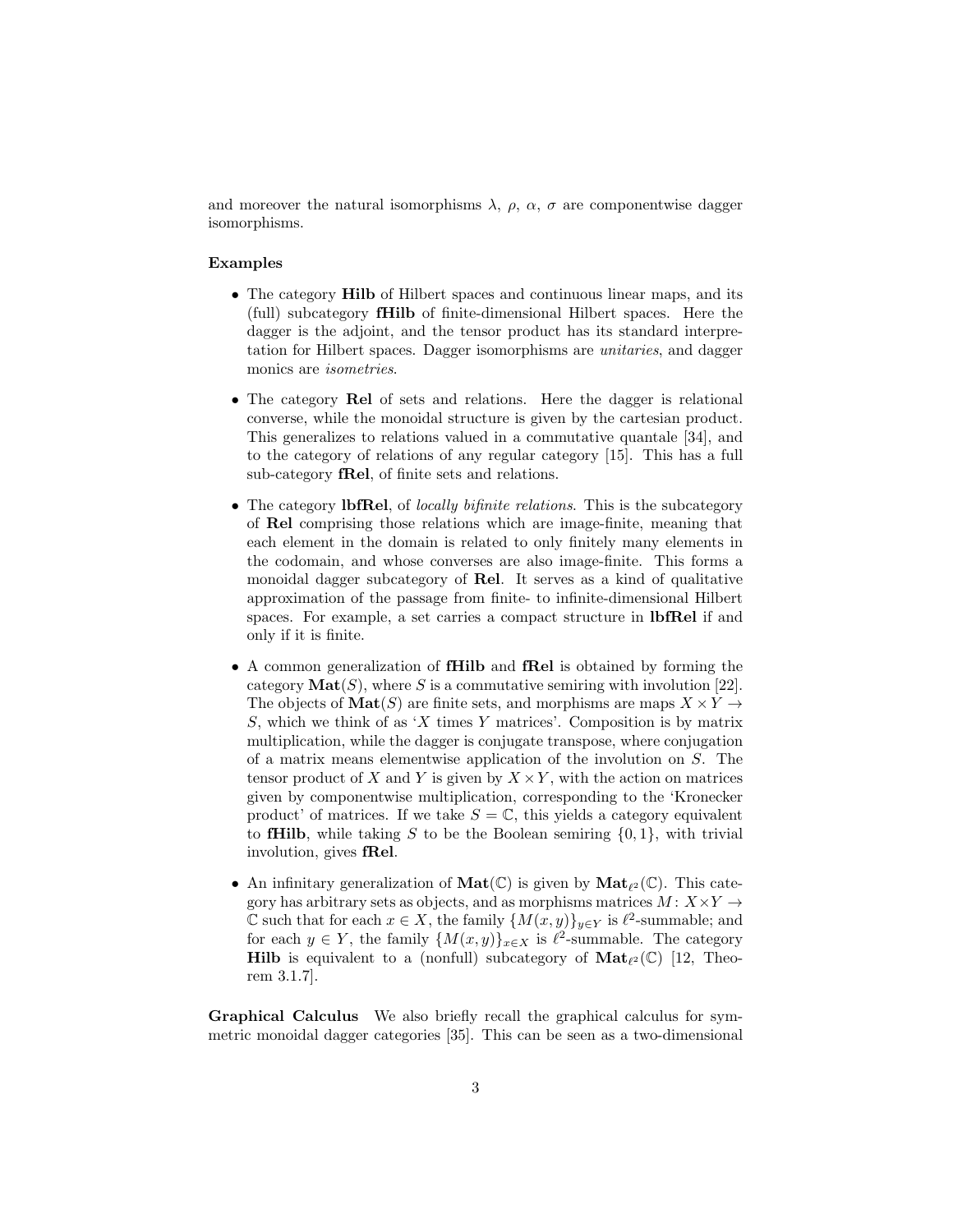version of Dirac notation, which allows equational reasoning to be performed graphically in a sound and complete fashion. A morphism  $f: X \to Y$  is represented as  $\dot{X}$  $\frac{Y}{f}$ , the identity on X simply becomes  $\prod_{X}^{X}$  $X_1$ , and composition and tensor products appear as follows.

$$
\frac{Z}{g \circ f} = \frac{Z}{g}
$$
\n
$$
\frac{Y \otimes Z}{f \otimes g} = \frac{Y}{f} \frac{Z}{g}
$$
\n
$$
X \qquad W \otimes X \qquad W \qquad X
$$

The symmetry isomorphism  $\sigma$  is drawn as  $\swarrow$ . The dagger is represented graphically by a horizontal reflection.

# 2.1 Dagger Frobenius algebras

Frobenius algebras are a classic notion in mathematics [31]. A particular form of such algebras was introduced in the general setting of monoidal dagger categories by Coecke and Pavlović in  $[18]$ . In their version, a *dagger Frobenius struc*ture on an object  $A$  in a dagger monoidal category is a commutative comonoid  $(I \leftarrow \epsilon - A \rightarrow A \otimes A)$  satisfying certain additional equations:

$$
(\mathrm{id}_A \otimes \delta) \circ \delta = (\delta \otimes \mathrm{id}_A) \circ \delta,\tag{A}
$$

$$
(\mathrm{id}_A \otimes \varepsilon) \circ \delta = \mathrm{id}_A,\tag{U}
$$

$$
\sigma \circ \delta = \delta,\tag{C}
$$

$$
\delta^{\dagger} \circ \delta = id_{A},\tag{M}
$$

$$
\delta \circ \delta^{\dagger} = (\delta^{\dagger} \otimes id_A) \circ (id_A \otimes \delta).
$$
 (F)

These equations become more perspicuous when represented diagrammatically, as below. Here, we draw the comultiplication  $\delta$  as  $\blacklozenge$ , and the counit  $\varepsilon$  as **?**.



A 'right-handed version' of the Frobenius law (F) follows from (C); in the noncommutative case we should add this symmetric version to axiom (F).

## 2.2 Dagger Frobenius algebras in quantum mechanics

Frobenius algebras provide a high-level algebraic way of talking about orthonormal bases, and hence can be seen as modeling quantum mechanical observables.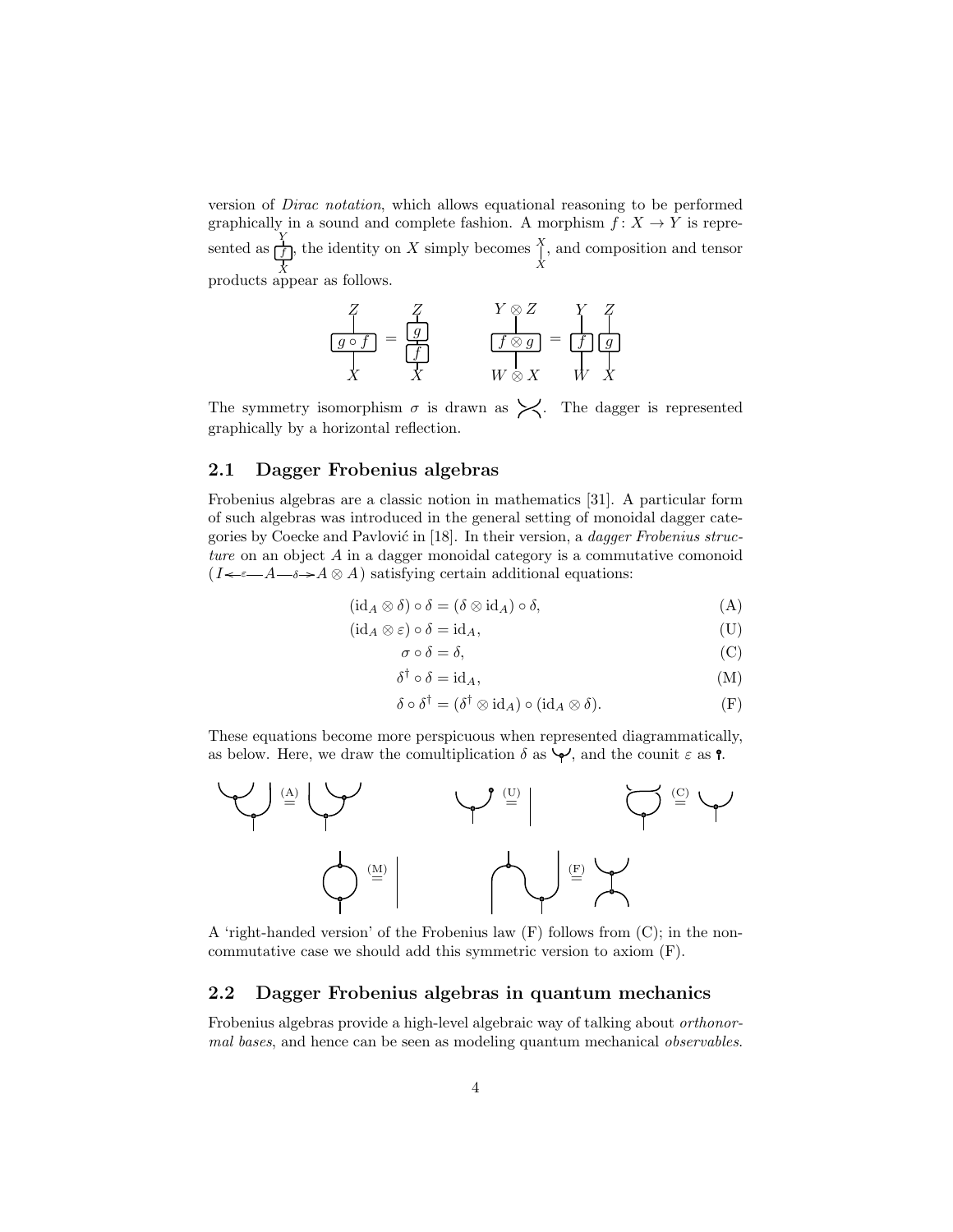To put this in context, we recall the no-cloning theorem [38], which says that there is no quantum evolution (*i.e.* unitary operator)  $f: H \to H \otimes H$  such that, for any  $|\phi\rangle \in H$ ,

$$
f|\phi\rangle = |\phi\rangle \otimes |\phi\rangle.
$$

A general form of no-cloning holds for structural reasons in categorical quantum mechanics [3]. In particular, there is no *natural*, *i.e.* uniform or basisindependent, family of diagonal morphisms in a compact closed category, unless the category collapses, so that endomorphisms are scalar multiples of the identity.

However, if we drop naturality, we can define such maps in **Hilb** in a basisdependent fashion. Moreover, it turns out that such maps can be used to uniquely determine bases. Firstly, consider copying maps, which can be defined in arbitrary dimension: for a given basis  $\{|i\rangle\}_{i\in I}$  of H, define  $\delta: H \to H \otimes H$ by (continuous linear extension of)  $|i\rangle \mapsto |ii\rangle$ .

For example, consider the map  $\delta_{\text{std}}: \mathbb{C}^2 \to \mathbb{C}^2 \otimes \mathbb{C}^2$  defined by

$$
|0\rangle \mapsto |00\rangle, \qquad |1\rangle \mapsto |11\rangle.
$$

By construction, this copies the elements of the computational basis — and only these, as in general

$$
\delta_{\text{std}}(\alpha|0\rangle + \beta|1\rangle) = \alpha|00\rangle + \beta|11\rangle \neq (\alpha|0\rangle + \beta|1\rangle) \otimes (\alpha|0\rangle + \beta|1\rangle).
$$

Next, consider *deleting maps*  $\varepsilon$ :  $H \to \mathbb{C}$  defined by (linear extension of)  $|e_i\rangle \mapsto 1$ . In contrast to copying, these can be defined in *finite dimension only*. It is straightforward to verify that these maps define a dagger Frobenius structure on H. Moreover, the following result provides a striking converse.

Theorem 1 [19] Orthonormal bases of a finite-dimensional Hilbert space H are in one-to-one correspondence with dagger Frobenius structures on  $H$ .

This result in fact follows easily from previous results in the literature on Frobenius algebras [1]; we will give a short proof from the established literature in Section 4.4.

Another result provides a counterpart—at first sight displaying very different looking behaviour—in the category Rel.

Theorem 2 [32] Dagger Frobenius structures in the category Rel correspond to disjoint unions of abelian groups.  $\Box$ 

We shall provide a different proof of this result in Section 5.1, which makes no use of units, and hence generalizes to a wide range of other situations, such as locally bifinite and quantale-valued relations, and positive  $\ell_2$ -matrices.

### 2.3 The problem

The notion of Frobenius structure as defined above, which requires a unit, limits us to the finite-dimensional case in Hilb, as the following lemma shows.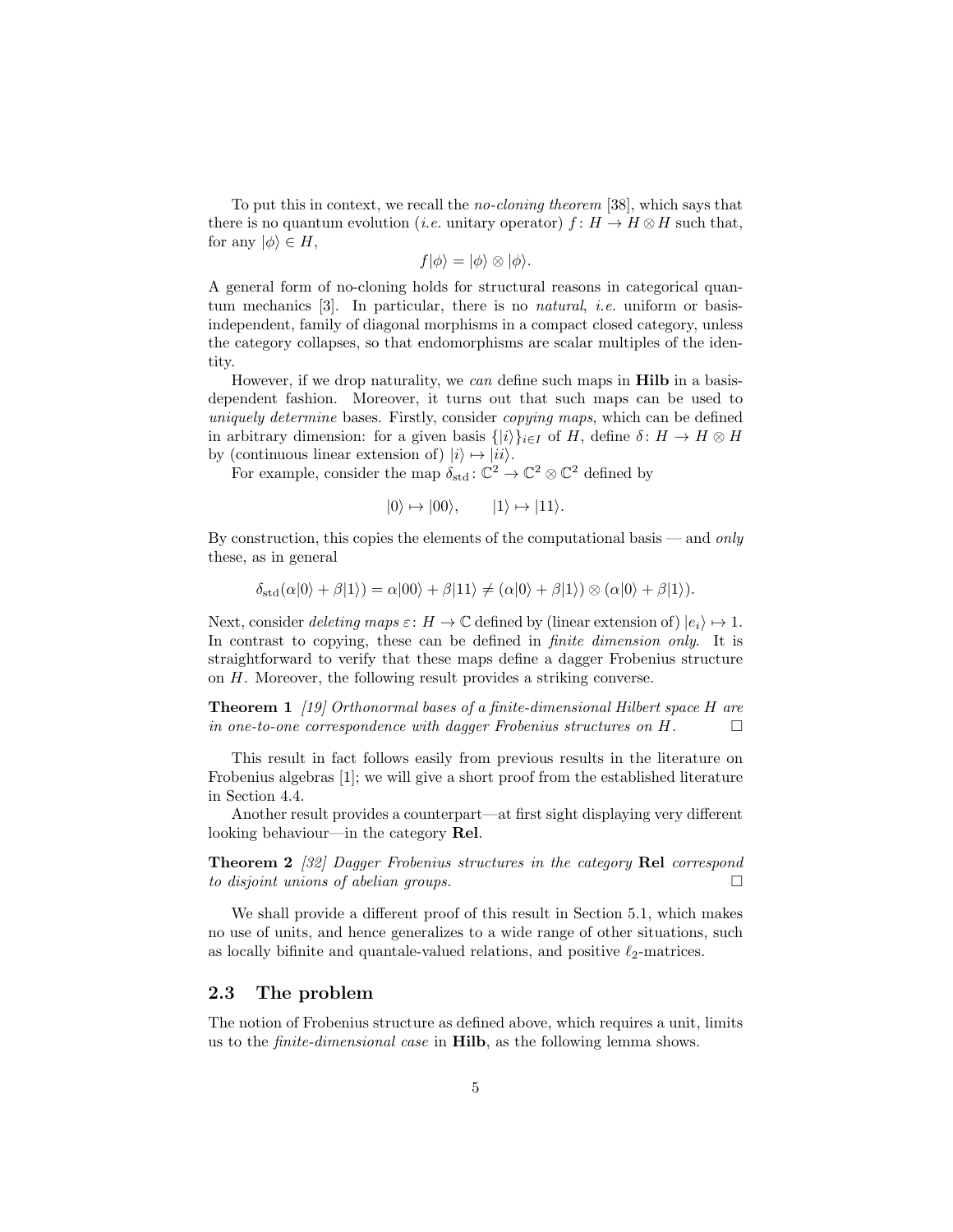Lemma 3 A Frobenius algebra in Hilb is unital if and only if it is finitedimensional.

PROOF Sufficiency is shown in [29, 3.6.9], while necessity follows from [27, Corollary to Theorem 4.

In fact, a Frobenius structure on an object A gives rise to a compact (or rigid) structure on A, with A as its own dual (see [6]). Indeed, define  $\eta =$  $\delta \circ \varepsilon^{\dagger} : I \to A \otimes A$ . In the category **fHilb**, for example,  $\eta: \mathbb{C} \to \mathbb{C}^2 \otimes \mathbb{C}^2$  is an entangled state preparation:

$$
\eta_{\text{std}} = \delta_{\text{std}} \circ \varepsilon_{\text{std}}^{\dagger} = (1 \mapsto \delta_{\text{std}}(|0\rangle + |1\rangle)) = (1 \mapsto |00\rangle + |11\rangle).
$$

In general it is easy to see that  $\eta$  indeed provides a dagger compact structure on A, with  $A^* = A$ :



As is well-known, a compact structure exists only for finite-dimensional spaces in Hilb. Thus to obtain a notion capable of being extended beyond the finitedimensional case, we need to drop the assumption of a unit.

# 3 H\*-algebras

We begin our investigation of suitable axioms for a notion of algebra which can characterize orthonormal bases in arbitrary dimension by recalling the axioms for Frobenius structures.

$$
(\mathrm{id}_A \otimes \delta) \circ \delta = (\delta \otimes \mathrm{id}_A) \circ \delta \tag{A}
$$

$$
(\mathrm{id}_A \otimes \varepsilon) \circ \delta = \mathrm{id}_A \tag{U}
$$

$$
\sigma \circ \delta = \delta \tag{C}
$$

$$
\delta^{\dagger} \circ \delta = id_{A} \tag{M}
$$

$$
\delta \circ \delta^{\dagger} = (\delta^{\dagger} \otimes \mathrm{id}_{A}) \circ (\mathrm{id}_{A} \otimes \delta) \tag{F}
$$

We note in passing that there is some redundancy in the definition of Frobenius structure.

**Lemma 4** In any dagger monoidal category,  $(M)$  and  $(F)$  imply  $(A)$ .

PROOF First, four applications of  $(F)$  yield

$$
(\delta \otimes id) \circ \delta \circ \delta^{\dagger} = (\delta \otimes id) \circ (\delta^{\dagger} \circ id) \circ (id \otimes \delta)
$$
  

$$
= (id \otimes \delta^{\dagger} \otimes id) \circ (\delta \otimes \delta)
$$
  

$$
= (id \otimes \delta) \circ (id \otimes \delta^{\dagger}) \circ (\delta \otimes id)
$$
  

$$
= (id \otimes \delta) \circ \delta \circ \delta^{\dagger}.
$$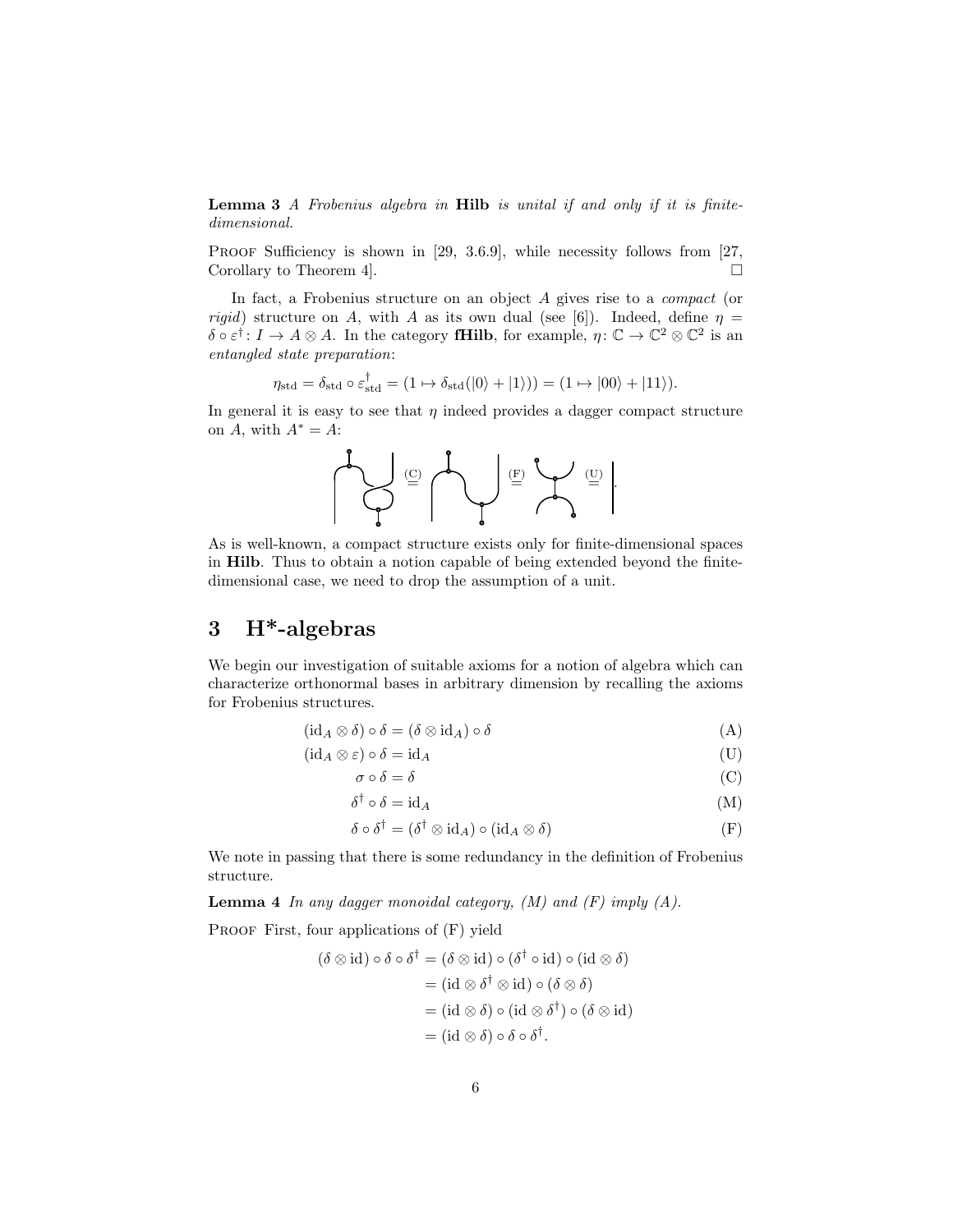So by (M), we have  $(\delta \otimes id) \circ \delta = (id \otimes \delta) \circ \delta$ .

The other axioms of a Frobenius algebra—(F), (C) and (M)—are independent:

- Group algebras of noncommutative groups [8, Example 4] satisfy everything except for (C).
- Any nontrivial commutative Hopf algebra satisfies everything except for  $(F).$
- The trivial algebra, given by  $\delta(a) = 0$ , satisfies everything except for  $(M)$ .<sup>1</sup>

It is worth noting that under additional assumptions, such as unitality and enrichment in abelian groups,  $(A)$  and  $(M)$  are known to imply  $(F)$  [30, Section 6].

We shall now *redefine* a Frobenius algebra<sup>2</sup> in a dagger monoidal category to be an object A equipped with a comultiplication  $\delta: A \to A \otimes A$  satisfying (A), (C), (M) and (F). A Frobenius algebra which additionally has an arrow  $\varepsilon: A \to I$  satisfying (U) will explicitly be called *unital*.

### 3.1 Regular representation as pointwise abstraction

As we have seen, unital Frobenius algebras allow us to define compact, and hence closed, structure. How much of this can we keep in key examples such as Hilb?

The category Hilb has well-behaved duals, since  $H \cong H^{**}$ , and indeed there is a conjugate-linear isomorphism  $H \cong H^*$ . However, it is *not* the case that the tensor unit  $\mathbb C$  is exponentiable in **Hilb**, since if it was, we would have a bounded linear evaluation map

$$
H\otimes H^*\to\mathbb{C},
$$

and hence its adjoint  $\mathbb{C} \to H \otimes H^*$ , and a compact structure.

We shall now present an axiom which captures what seems to be the best we can do in general in the way of a 'transfer of variables'. It is, indeed, a general form, meaningful in any monoidal dagger category, of a salient structure in functional analysis.

Suppose we have a comultiplication  $\delta: A \to A \otimes A$ , and hence a multiplication  $\mu = \delta^{\dagger}$ :  $A \otimes A \rightarrow A$ . We can *curry* the multiplication (this process is also called  $\lambda$ -abstraction [10]) for *points*—this is just the regular representation!<sup>3</sup> Thus we have a function  $R: D(I, A) \to D(A, A)$  defined by

R(a) = µ ◦ (id ⊗ a) = a .

<sup>&</sup>lt;sup>1</sup>This example falsifies the second entry in the table on page 11 of [19], which should be amended with the requirement that  $\delta$  is monic. Together with [8], this also shows that  $\ker(\delta) = 0$ , *i.e.*  $\delta$  being monic, is the weakest requirement for which one can prove that entry.

<sup>&</sup>lt;sup>2</sup>In the literature the unital version is more specifically termed a special commutative dagger Frobenius algebra (sometimes also called a separable algebra, or a Q-system). As we will only be concerned with these kinds of Frobenius algebras, we prefer to keep terminology simple and dispense with the adjectives.

 $3As$  we are in a commutative context, there is no need to distinguish between left and right regular representations.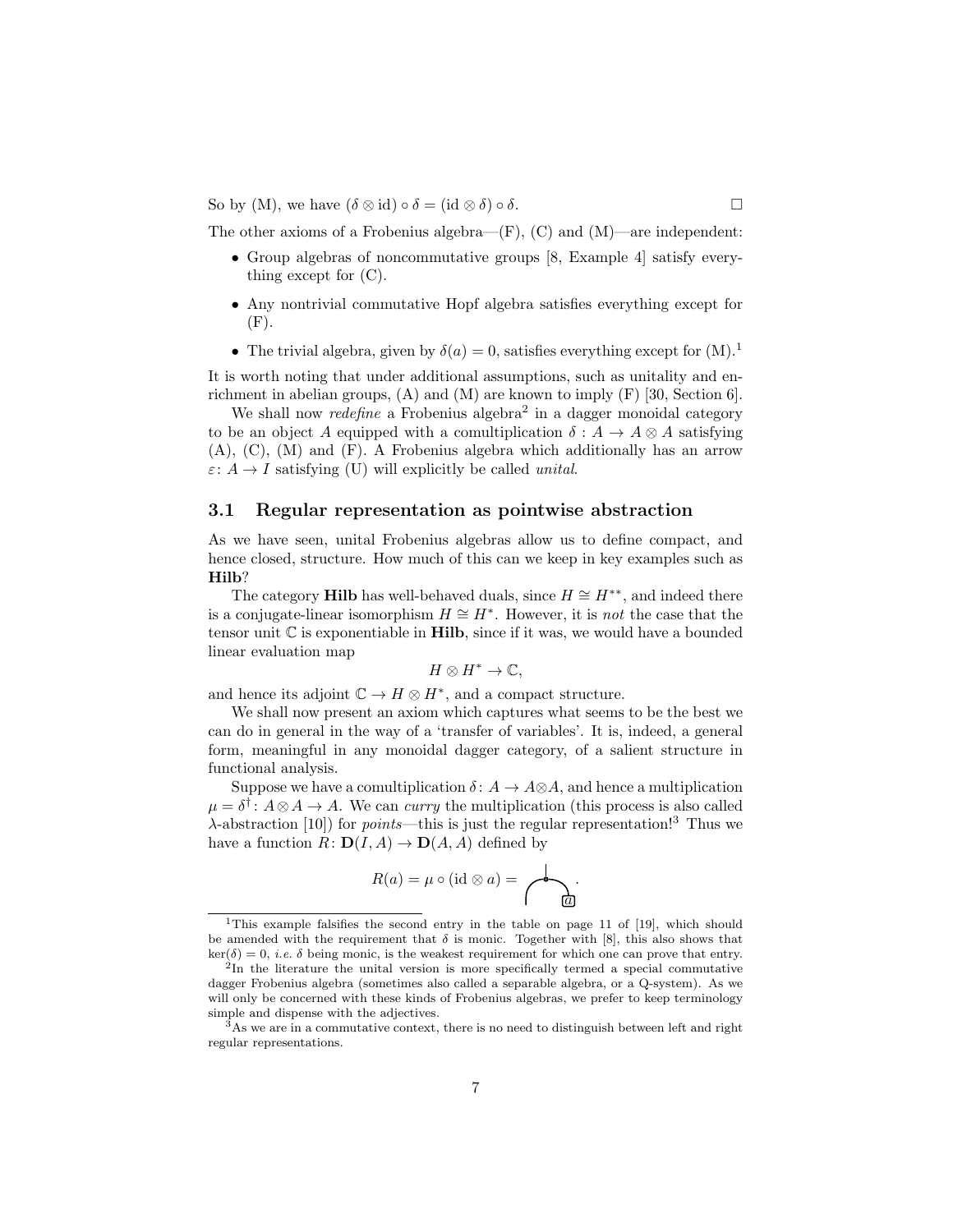If  $\mu$  is associative, this is a semigroup homomorphism.

# 3.2 Axiom (H)

An endomorphism homset  $\mathbf{D}(A, A)$  in a dagger category  $\mathbf D$  is not just a monoid, but a monoid with involution, because of the dagger. We say that  $(A, \mu)$  satisfies axiom (H) if there is an operation  $a \mapsto a^*$  on  $D(I, A)$  such that R becomes a homomorphism of involutive semigroups, *i.e.* 

$$
R(a^*) = R(a)^{\dagger}
$$

for every  $a: I \to A$ . This unfolds to

$$
\mu \circ (a^* \otimes id) = (a^{\dagger} \otimes id) \circ \mu^{\dagger};\tag{H}
$$

or diagrammatically:



Thus  $a \mapsto a^*$  is indeed a 'transfer of variables'.

## 3.3 Relationships between axioms (F) and (H)

The rest of this section compares axioms (F) and (H) at the abstract level of monoidal dagger categories.

The following observation by Coecke, Pavlović and Vicary is the central idea in their proof of Theorem 1.

**Lemma 5** In any dagger monoidal category,  $(F)$  and  $(U)$  imply  $(H)$ .

PROOF Define  $a^* = (a^{\dagger} \otimes id) \circ \delta \circ \varepsilon^{\dagger}$ .



This indeed satisfies (H).

$$
\mathcal{A}_{\underline{a}^{\dagger}} = \mathcal{A}_{\underline{a}^{\dagger}} \qquad \qquad \mathcal{B}_{\underline{a}^{\dagger}} \qquad \qquad \mathcal{B}_{\underline{a}^{\dagger}} \qquad \qquad \mathcal{B}_{\underline{a}^{\dagger}} \qquad \qquad \mathcal{B}_{\underline{a}^{\dagger}}
$$

Recall that a category is well-pointed if the following holds:

 $f = g: A \to B \iff f \circ x = g \circ x$  for all  $x: I \to A$ . (WP)

 $\Box$ 

All the categories listed in our Examples are well-pointed in this sense.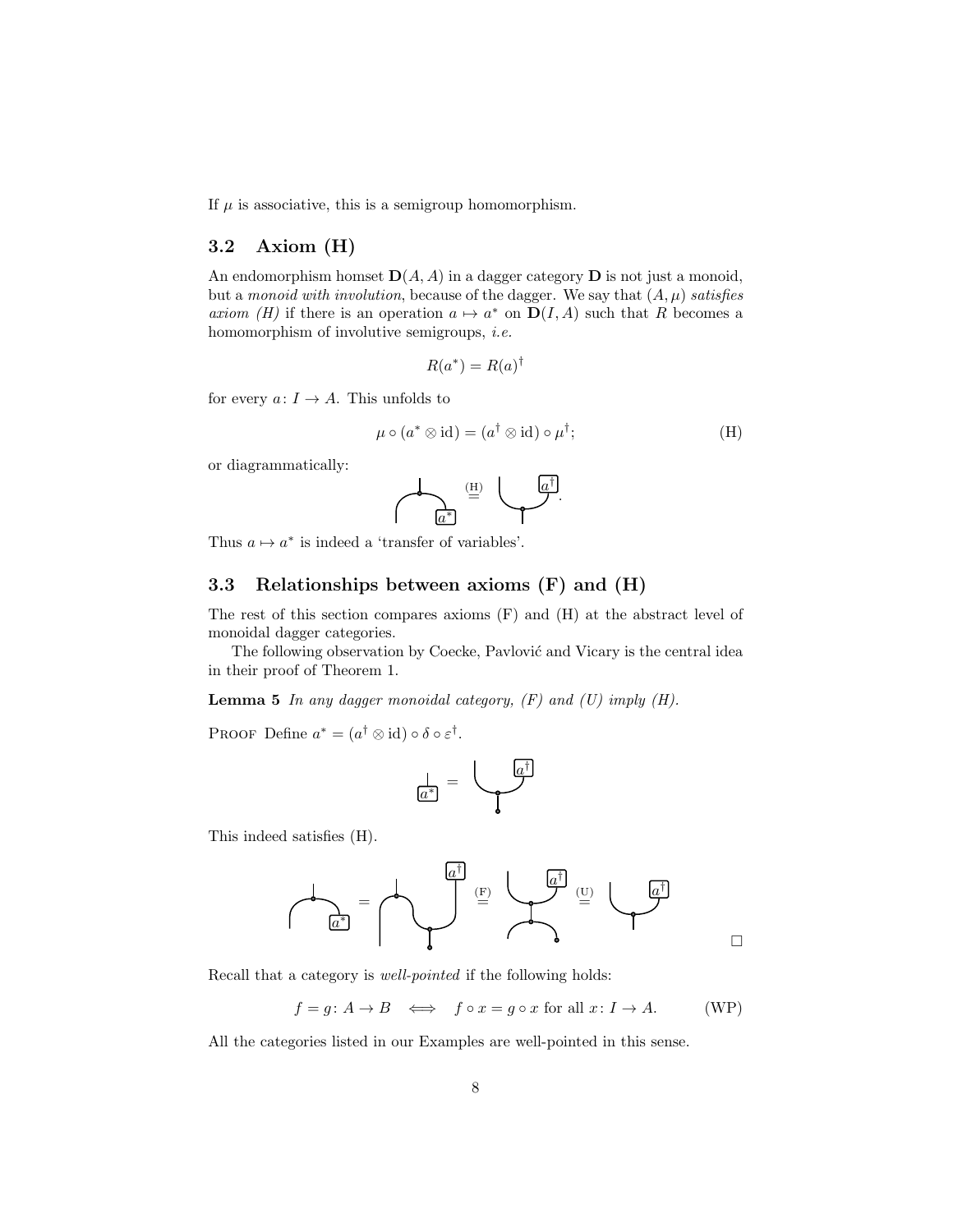**Lemma 6** In a well-pointed dagger monoidal category,  $(H)$  and  $(A)$  imply  $(F)$ .

PROOF For any  $a: I \to A$  we have the following.



Then  $(F)$  follows from well-pointedness.

Lemma 5 is strengthened by the following proposition, which proves that compactness implies unitality.

### Proposition 7 Any Frobenius algebra in a dagger compact category is unital.

PROOF [14, Remark (1) on page 503] Suppose that  $\delta: A \to A \otimes A$  is a nonunital Frobenius algebra in a compact category. Define  $\varepsilon: A \to I$  as follows.



Then the following holds, where we draw the unit and counit of compactness by caps and cups (without dots).



That is, (U) holds.  $\square$ 

Thus in the unital, well-pointed case, (F) and (H) are essentially equivalent. Our interest is, of course, in the nonunital case. To explain the provenance of the (H) axiom, and its implications for obtaining a correspondence with orthonormal bases in Hilb in arbitrary dimension, we shall now study the situation in the concrete setting of Hilbert spaces.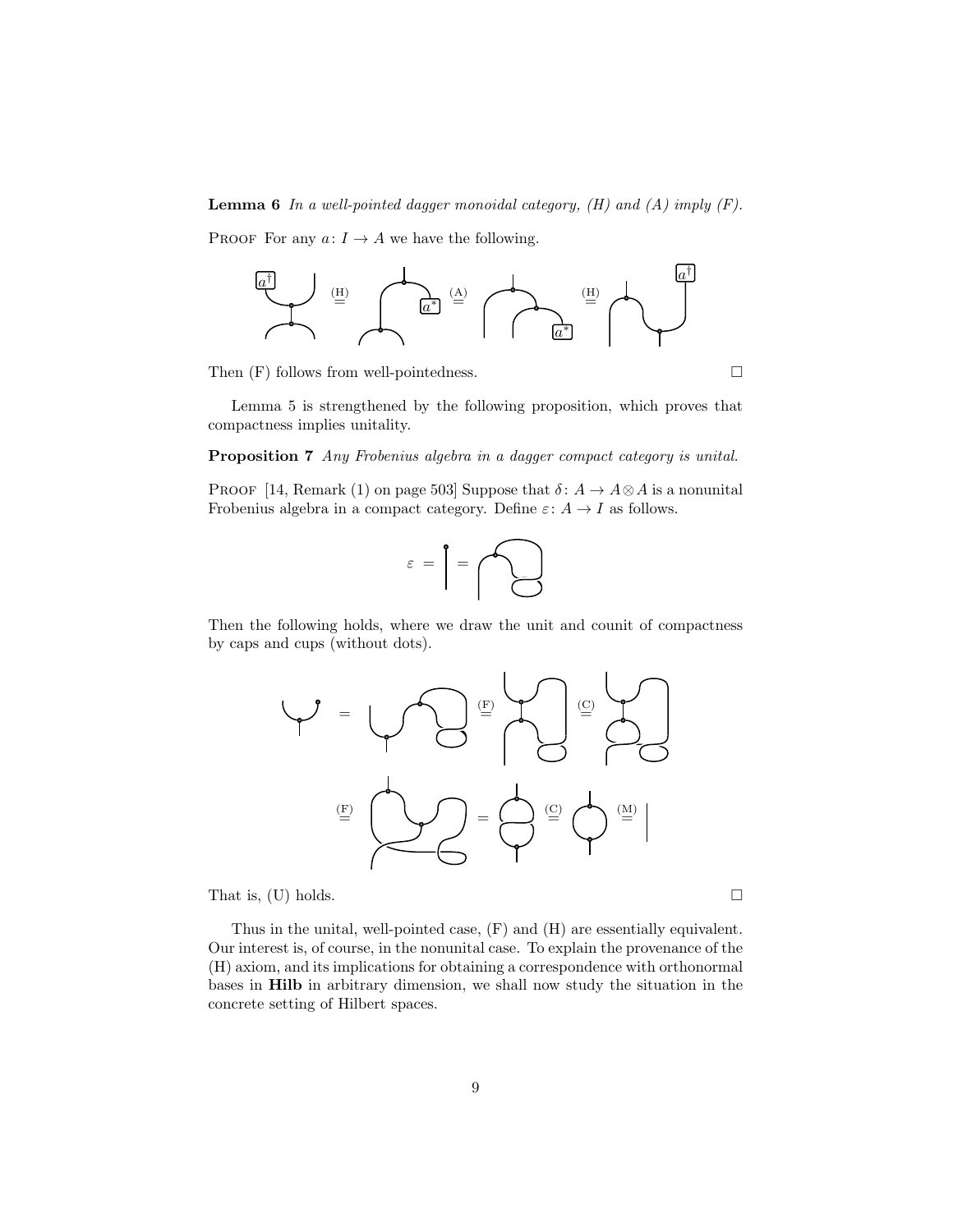# 4 H\*-algebras in Hilb

We begin by revisiting Theorem 1. How should the correspondence between Frobenius algebras and orthonormal bases be expressed mathematically? In fact, the content of this result is really a structure theorem of a classic genre in algebra [7]. The following theorem, the Wedderburn structure theorem, is the prime example; it was subsequently generalized by Artin, and there have been many subsequent developments.

Theorem 8 (Wedderburn, 1908) Every finite-dimensional semisimple algebra is isomorphic to a product of full matrix algebras. In the commutative case over the complex numbers, this has the form: the algebra is isomorphic to a product of one-dimensional complex algebras.  $\Box$ 

To see the connection between the Wedderburn structure theorem and Theorem 1, consider the coalgebra A determined by an orthonormal basis  $\{|i\rangle\}$  on a Hilbert space:

$$
\delta \colon |i\rangle \mapsto |ii\rangle.
$$

This is isomorphic as a coalgebra to a direct sum of one-dimensional coalgebras

$$
\delta_{\mathbb{C}} \colon \mathbb{C} \to \mathbb{C} \otimes \mathbb{C}, \qquad 1 \mapsto 1 \otimes 1.
$$

To say that a Frobenius algebra corresponds to an orthonormal basis is exactly to say that it is isomorphic as a coalgebra to a Hilbert space direct sum of one-dimensional coalgebras:

$$
A \cong \bigoplus_{I} (\mathbb{C}, \delta_{\mathbb{C}}),
$$

where the cardinality of I is the dimension of H. Applying dagger, this is equivalent to A being isomorphic as an algebra to the direct sum of one-dimensional algebras

$$
A \cong \bigoplus_{I} (\mathbb{C}, \mu_{\mathbb{C}}), \qquad \mu_{\mathbb{C}} \colon 1 \otimes 1 \mapsto 1.
$$

In this case, we say that the Frobenius algebra *admits the structure theorem*, making the view of bases as (co)algebras precise.

### 4.1 H\*-algebras

There is a remarkable generalization of the Wedderburn structure theorem to an infinite-dimensional setting, in a classic paper from 1945 by Warren Ambrose on 'H<sup>\*</sup>-algebras' [8]. He defines an  $H^*$ -algebra<sup>4</sup> as a (not necessarily unital) Banach algebra based on a Hilbert space H, such that for each  $x \in H$  there is an  $x^* \in H$  with

$$
\langle xy \, | \, z \rangle = \langle y \, | \, x^*z \rangle
$$

<sup>&</sup>lt;sup>4</sup>This is unrelated to the notion termed 2-H<sup>\*</sup>-algebra in [9].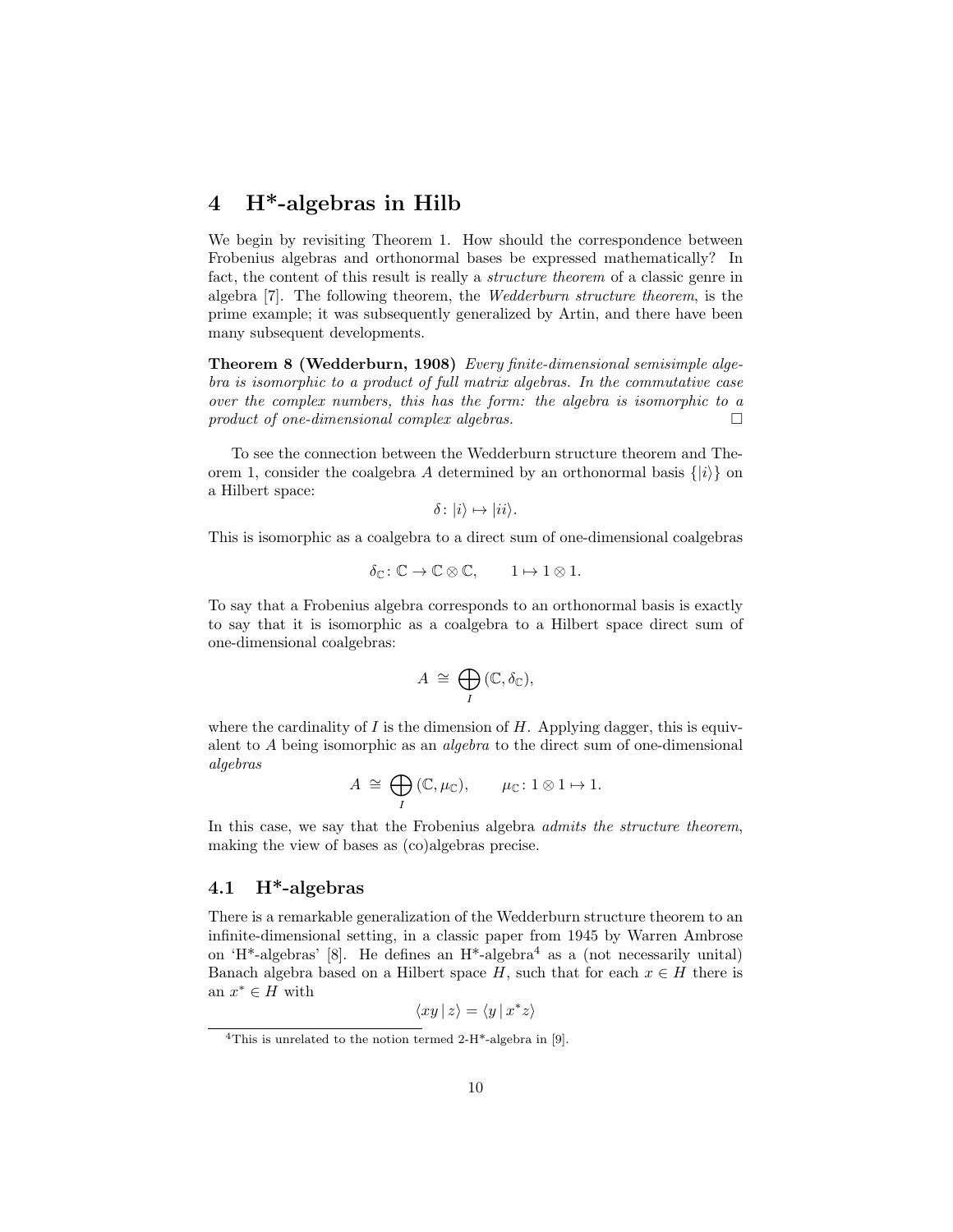for all  $y, z \in H$ , and similarly for right multiplication. Note that

$$
\langle xy \, | \, z \rangle = (\mu \circ (x \otimes y))^\dagger \circ z = (x^\dagger \otimes y^\dagger) \circ \mu^\dagger \circ z,
$$

where we identify points  $x \in H$  with morphisms  $x: \mathbb{C} \to H$ , and similarly

$$
\langle y \, | \, x^* z \rangle = y^\dagger \circ \mu \circ (x^* \otimes z).
$$

Using the well-pointedness of Hilb, it is easy to see that this is equivalent to the  $(H)$  condition! The following two lemmas show that the assumptions  $(A)$ ,  $(C)$ ,  $(M)$  and  $(H)$  indeed result in an  $H^*$ -algebra.

**Lemma 9** A monoid in **Hilb** satisfying  $(M)$  is a Banach algebra.

PROOF The condition (M) implies that  $P = \mu^{\dagger} \circ \mu$  is a projector:

$$
P^2 = \mu^{\dagger} \circ \mu \circ \mu^{\dagger} \circ \mu = \mu^{\dagger} \circ \mu = P
$$

and clearly  $P = P^{\dagger}$ . Hence a monoid in **Hilb** satisfying (M) is a Banach algebra, since:

$$
||xy||2 = \langle xy | xy \rangle
$$
  
=  $(x^{\dagger} \otimes y^{\dagger}) \circ \mu^{\dagger} \circ \mu \circ (x \otimes y)$   
=  $\langle x \otimes y | P(x \otimes y) \rangle$   
 $\leq \langle x \otimes y | x \otimes y \rangle$   
=  $\langle x | x \rangle \langle y | y \rangle$   
=  $||x||2||y||2$ .

Remark In fact, it can be shown that the multiplication of a semigroup in Hilb satisfying (H) is automatically continuous, so that after adjusting by a constant, the semigroup is a Banach algebra [26, Corollary 2.2].<sup>5</sup>

The following lemma establishes *properness*, which corresponds to  $x^*$  being the unique vector with the property defining  $H^*$ -algebras. It follows that  $R(x^*)$ is the adjoint of  $R(x)$ .

**Lemma 10** Suppose  $\delta: A \to A \otimes A$  in **Hilb** satisfies (A) and (H). Then (M) implies properness, i.e.  $aA = 0 \Rightarrow a = 0$ . Hence (M) holds if and only if the regular representation is monic.

PROOF By  $[8,$  Theorem 2.2, A is the direct sum of its trivial ideal A' and a proper H<sup>\*</sup>-algebra A''. Here, the trivial ideal is  $A' = \{a \in A \mid aA = 0\}$ . Since the direct sum of Hilbert spaces is a dagger biproduct, we have  $\delta = \delta' \oplus \delta'' : A \rightarrow$  $A \otimes A$ , where  $\delta' : A' \to A' \otimes A'$  and  $\delta'' : A'' \to A'' \otimes A''$ . The latter two morphisms are again dagger monic as a consequence of  $(M)$ . So the multiplication  $\delta'^{\dagger}$  of A' is epic, which forces  $A' = 0$ .

<sup>&</sup>lt;sup>5</sup>Hence Proposition 11 and Theorem 12 can be altered to show that a monoid in **Hilb** satisfying properness,  $(A)$ ,  $(C)$ , and  $(H)$  (but not necessarily  $(M)$ !), corresponds to an *orthog*onal basis. This may have consequences for attempts to classify multipartite entanglement according to various Frobenius structures [17].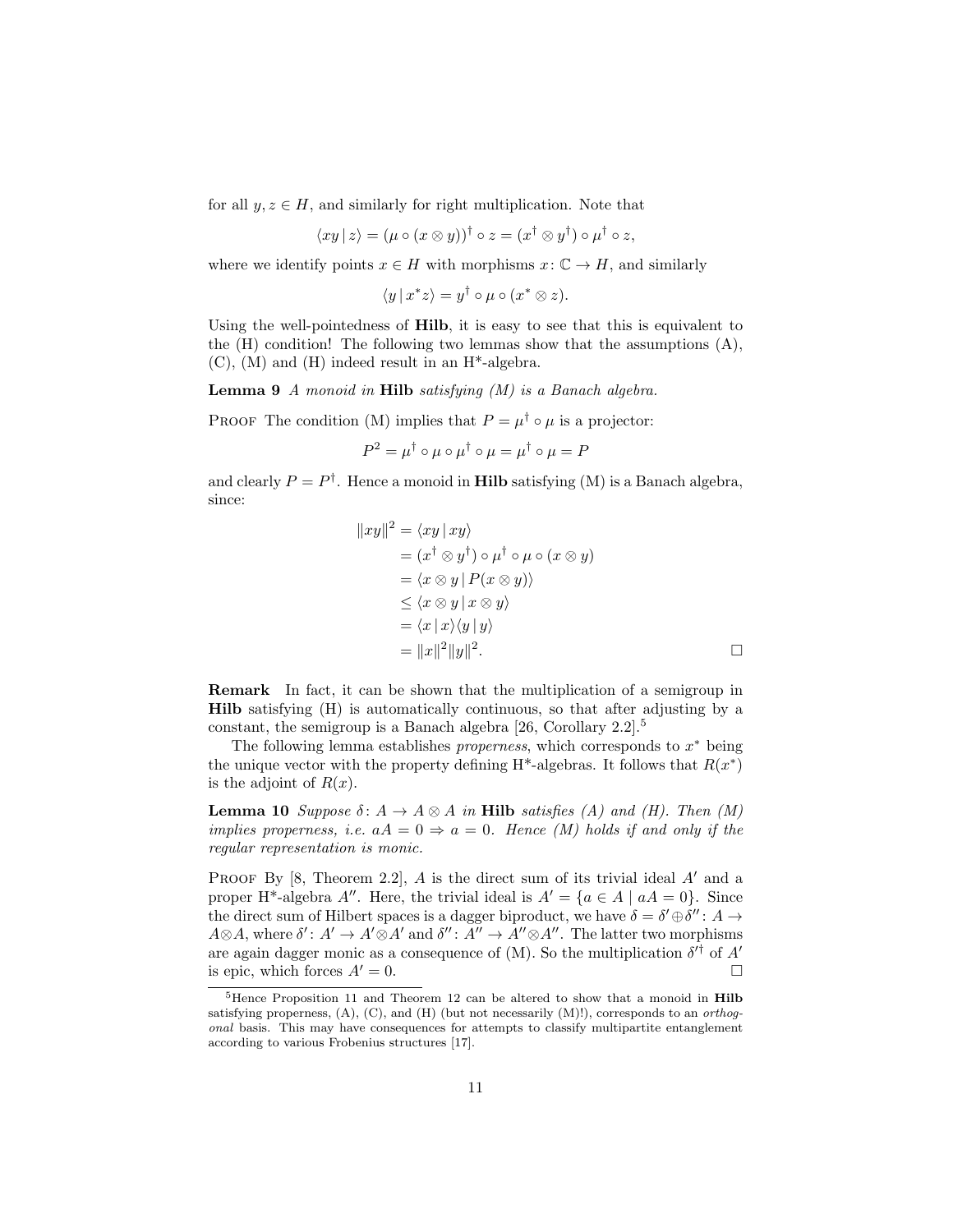The following proposition summarizes the preceding discussion.

**Proposition 11** Any structure  $(A, \mu)$  in **Hilb** satisfying  $(A)$ ,  $(H)$  and  $(M)$  is an  $H^*$ -algebra (and also satisfies  $(F)$ ); and conversely, an  $H^*$ -algebra satisfies  $(A)$ ,  $(H)$  and  $(M)$ , and hence also  $(F)$ .

Ambrose proved a complete structure theorem for H\*-algebras, of which we now state the commutative case.

**Theorem 12 (Ambrose, 1945)** A proper commutative  $H^*$ -algebra (of arbitrary dimension) is isomorphic to a Hilbert space direct sum of one-dimensional  $algebras.$ 

This is equivalent to asserting isomorphism qua coalgebras. So it is exactly the result we are after! Rather than relying on Ambrose's results, we now give a direct, conceptual proof, using a few notions from Gelfand duality for commutative Banach algebras.

# 4.2 Copyables and semisimplicity

A copyable element of a semigroup  $\delta: A \to A \otimes A$  in a monoidal category is a semigroup homomorphism to it from the canonical semigroup on the monoidal unit. More precisely, a copyable element is a morphism  $a: I \rightarrow A$  such that  $(a \otimes a) \circ \delta = \delta \circ a$ . In a well-pointed category such as **Hilb**, we can speak of a copyable element of  $\delta$  as a point  $a \in A$  with  $\delta(a) = a \otimes a$ .<sup>6</sup>

**Proposition 13** Assuming only  $(A)$ , nonzero copyable elements are linearly independent.

PROOF [24, Theorem 10.18(ii)] Suppose  $\{a_0, \ldots, a_n\}$  is a minimal nonempty linearly dependent set of nonzero copyables. Then  $a_0 = \sum_{i=1}^n \alpha_i a_i$  for suitable coefficients  $\alpha_i \in \mathbb{C}$ . So

$$
\sum_{i=1}^{n} \alpha_i (a_i \otimes a_i) = \sum_{i=1}^{n} \alpha_i \delta(a_i)
$$
  
=  $\delta(a_0)$   
=  $(\sum_{i=1}^{n} \alpha_i a_i) \otimes (\sum_{j=1}^{n} \alpha_j a_j)$   
=  $\sum_{i,j=1}^{n} \alpha_i \alpha_j (a_i \otimes a_j).$ 

By minimality,  $\{a_1, \ldots, a_n\}$  is linearly independent. Hence  $\alpha_i^2 = \alpha_i$  for all i, and  $\alpha_i \alpha_j = 0$  for  $i \neq j$ . So  $\alpha_i = 0$  or  $\alpha_i = 1$  for all i. If  $\alpha_j = 1$ , then  $\alpha_i = 0$  for

<sup>&</sup>lt;sup>6</sup>Copyable elements are also called *primitive* in the context of  $C^*$ -bigebras [24], and grouplike in the study of Hopf algebras [37, 28].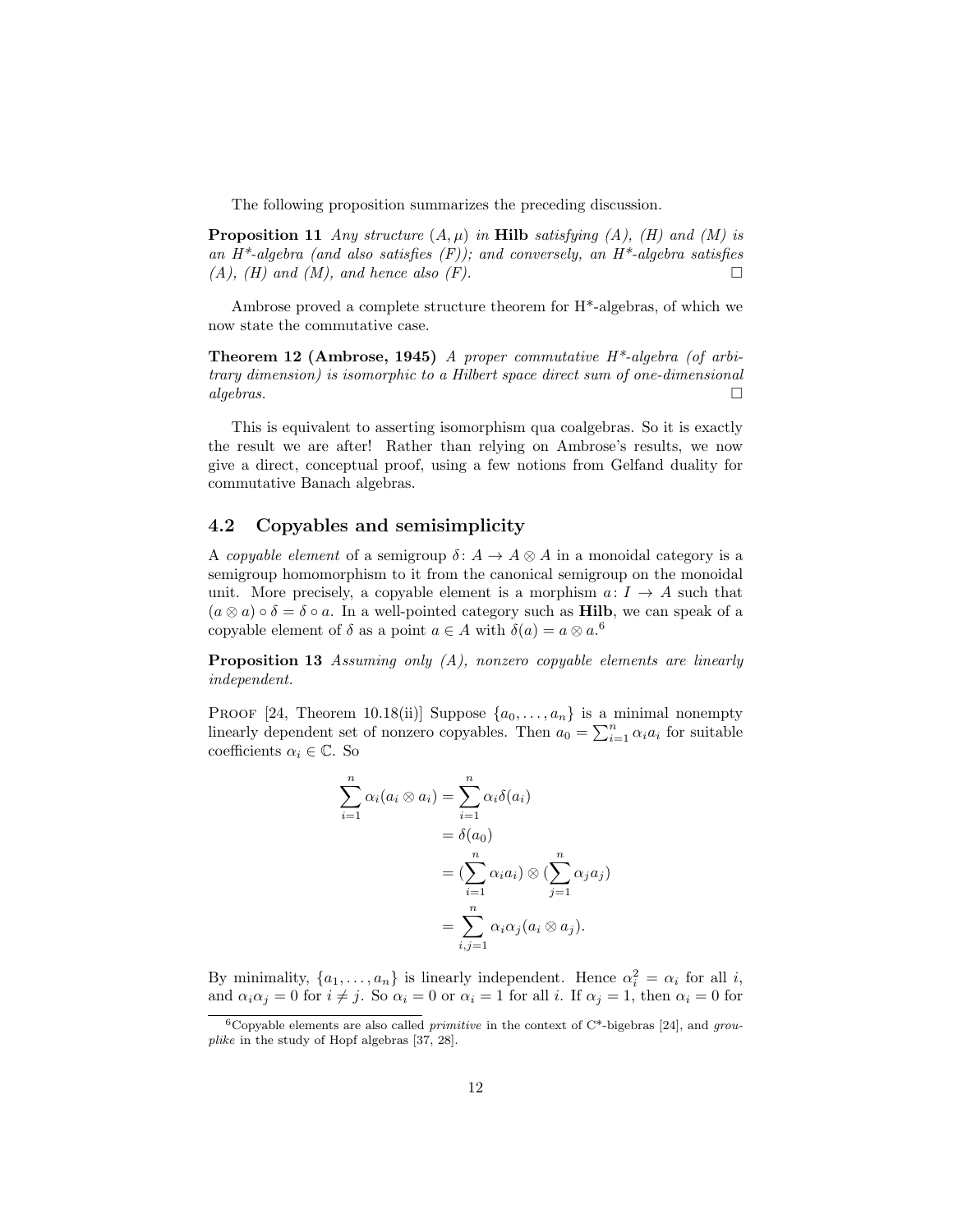all  $i \neq j$ , so  $a_0 = a_j$ . By minimality, then  $j = 1$  and  $\{a_0, a_j\} = \{a_0\}$ , which is impossible. So we must have  $\alpha_i = 0$  for all i. But then  $a_0 = 0$ , which is likewise a contradiction.  $\hfill \square$ 

Proposition 14 Assuming only (M), nonzero copyable elements have unit norm.

PROOF If  $\delta(a) = a \otimes a$ , then  $||a|| = ||\delta(a)|| = ||a \otimes a|| = ||a||^2$ . — Первый просто просто просто просто просто просто просто просто просто просто просто просто просто просто п<br>В просто просто просто просто просто просто просто просто просто просто просто просто просто просто просто про

**Proposition 15** Assuming only  $(F)$ , copyable elements are pairwise orthogonal.

PROOF [19, Corollary 4.7] Let  $a, b$  be copyables. Then:

$$
\langle a | a \rangle \cdot \langle a | a \rangle \cdot \langle b | a \rangle = \langle a \otimes a \otimes b | a \otimes a \otimes a \rangle
$$
  
\n
$$
= \langle (\delta \otimes id)(a \otimes b) | (id \otimes \delta)(a \otimes a) \rangle
$$
  
\n
$$
= \langle a \otimes b | (\delta^{\dagger} \otimes id) \circ (id \otimes \delta)(a \otimes a) \rangle
$$
  
\n
$$
= \langle a \otimes b | (id \otimes \delta^{\dagger}) \circ (\delta \otimes id)(a \otimes a) \rangle
$$
  
\n
$$
= \langle (id \otimes \delta)(a \otimes b) | (\delta \otimes id)(a \otimes a) \rangle
$$
  
\n
$$
= \langle a \otimes b \otimes b | a \otimes a \otimes a \rangle
$$
  
\n
$$
= \langle a | a \rangle \cdot \langle b | a \rangle \cdot \langle b | a \rangle.
$$

Analogously  $\langle b | b \rangle \langle b | b \rangle \langle a | b \rangle = \langle b | b \rangle \langle a | b \rangle \langle a | b \rangle$ . Hence, if  $\langle a | a \rangle \neq 0$  and  $\langle b | a \rangle \neq 0$ , then  $\langle a | a \rangle = \langle b | a \rangle$  and  $\langle b | b \rangle = \langle a | b \rangle$ . So  $\langle a | a \rangle$ ,  $\langle b | b \rangle \in \mathbb{R}$  and  $\langle a | a \rangle = \langle a | b \rangle = \langle b | a \rangle = \langle b | b \rangle$ . Now suppose  $\langle a | b \rangle \neq 0$ . Then  $\langle a - b | a - b \rangle =$  $\langle a | a \rangle - \langle a | b \rangle - \langle b | a \rangle + \langle b | b \rangle = 0$ . So  $a - b = 0$ , *i.e.*  $a = b$ . Hence the copyables are pairwise orthogonal.

Applying dagger, a copyable element of A corresponds exactly to a comonoid homomorphism  $(\mathbb{C}, \delta_{\mathbb{C}}) \to (A, \delta)$ :

$$
\begin{array}{c}\n1 \longmapsto 1 \otimes 1 \\
\downarrow \qquad \qquad \downarrow \\
a \longmapsto a \otimes a.\n\end{array}
$$

We have already seen that copyable elements correspond exactly to algebra homomorphisms

$$
(A,\mu)\to(\mathbb{C},\mu_{\mathbb{C}}),
$$

i.e. to characters of the algebra—the elements of the Gelfand spectrum of A [33]. This leads to our first characterization of when a (nonunital) Frobenius algebra in Hilb corresponds to an orthonormal basis.

Theorem 16 A Frobenius algebra in Hilb admits the structure theorem and hence corresponds to an orthonormal basis if and only if it is semisimple.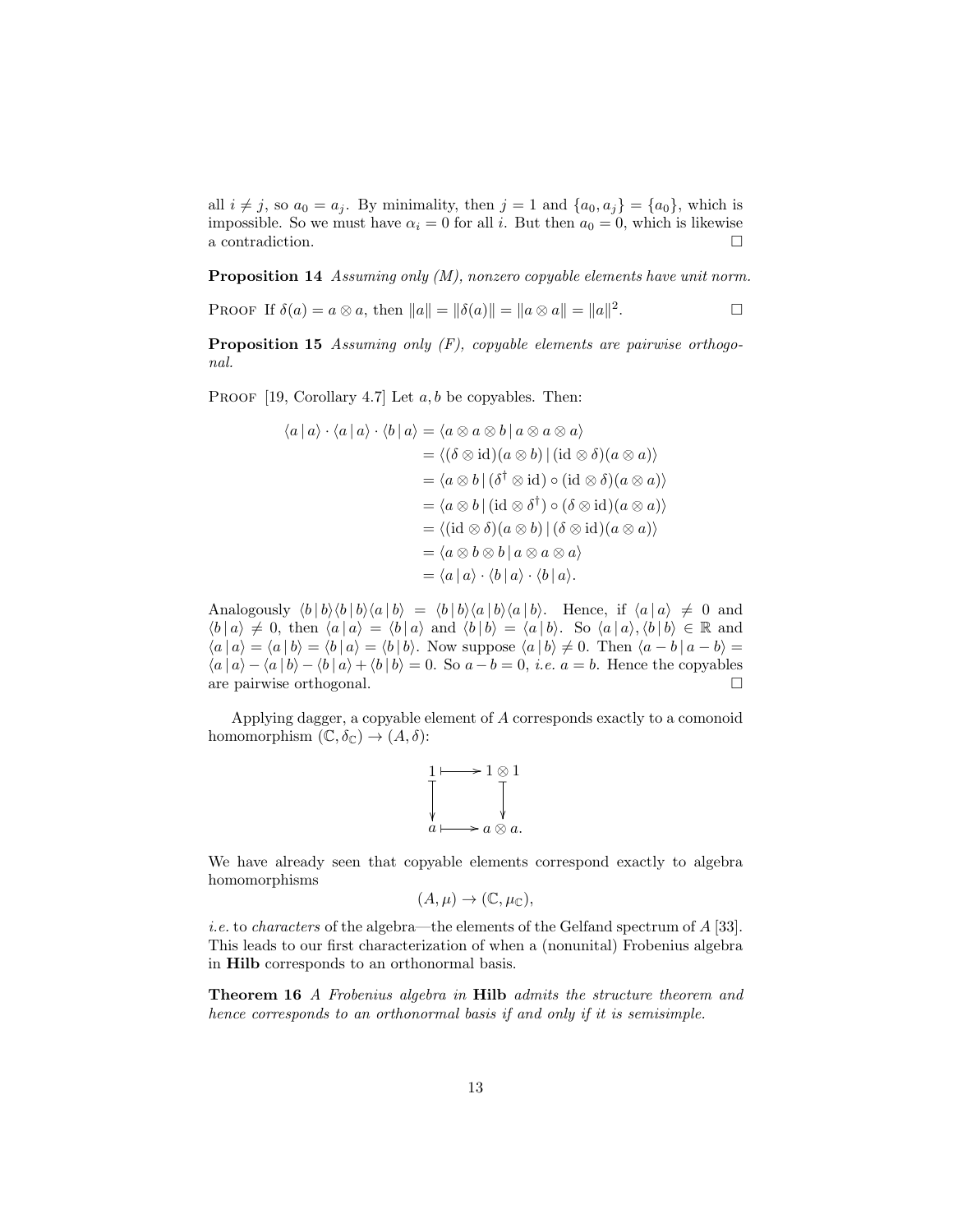PROOF We first consider sufficiency. Form a direct sum of one-dimensional coalgebras indexed by the copyables of  $(A, \delta)$ . This will have an isometric embedding as a coalgebra into  $(A, \delta)$ :

$$
e \colon \bigoplus_{\{a\mid \delta(a)=a\otimes a\}} (\mathbb{C}, \delta_{\mathbb{C}}) \to (A, \delta).
$$

The image  $S$  of  $e$  is a closed subspace of  $A$ , and has an orthonormal basis given by the images of the characters of A qua copyables. The structure theorem holds if the image of e spans A.

Given  $a \in A$  and a character c, the evaluation  $c(a)$  gives the Fourier coefficient of a at the basis element of S corresponding to c. Now S will be the whole of A if and only if distinct vectors have distinct projections on  $S$ , *i.e.* if and only if distinct vectors have distinct Gelfand transforms  $\hat{a}: c \mapsto c(a)$ . Hence the Ambrose structure theorem holds when the Gelfand representation is injective, which holds if and only if the algebra is semisimple.

Necessity is easy to see from the form of a direct sum of one-dimensional algebras, as the lattice of ideals is a complete atomic boolean algebra, where the atoms are the generators of the algebras.  $\square$ 

We shall restate the previous theorem in terms of axiom (H), so that we have a characterization that lends itself to categories other than Hilb.

Proposition 17 A Frobenius algebra in Hilb satisfies (H) if and only if it is semisimple, and hence admits the structure theorem.

PROOF That proper H<sup>\*</sup>-algebras are semisimple follows from the results in [8]. Conversely,  $\bigoplus_{I} (\mathbb{C}, \mu_{\mathbb{C}})$  is easily seen to satisfy (H); we can define  $x^*$  by taking conjugate coefficients in the given basis.  $\Box$ 

### 4.3 Categorical formulation

We can recast these results into a categorical form. Recall that there is a functor  $\ell^2$ : **PInj**  $\rightarrow$  **Hilb** on the category of sets and partial injections [11, 21]. It sends a set X to the Hilbert space  $\ell^2(X) = \{ \varphi \colon X \to \mathbb{C} \mid \sum_{x \in X} |\varphi(x)|^2 < \infty \},\$  which is the free Hilbert space on X that is equipped with an orthonormal basis, *i.e.* an H\*-algebra, in a sense we will now make precise. Firstly, we make Frobenius and H\*-algebras into a category. While other choices of morphisms can fruitfully be made [23], the following one suits our current purposes.

Definition 18 Let D be a symmetric monoidal dagger category. We denote by **HStar(D)** the category whose objects are  $H^*$ -algebras in D, and by  $Frob(D)$ the category whose objects are Frobenius algebras in **D**. A morphism  $(A, \delta) \rightarrow$  $(A', \delta')$  in both categories is a morphism  $f : A \to A'$  in **D** satisfying  $(f \otimes f) \circ \delta =$  $\delta' \circ f$  and  $f^{\dagger} \circ f = id$ .

**Proposition 19** Every object in **PInj** carries a unique  $H^*$ -algebra structure, namely  $\delta(a) = (a, a)$ . In other words, the categories  $\bf{HStar(Pinj)}$ ,  $\bf{Frob(Pinj)}$ , and PInj are isomorphic.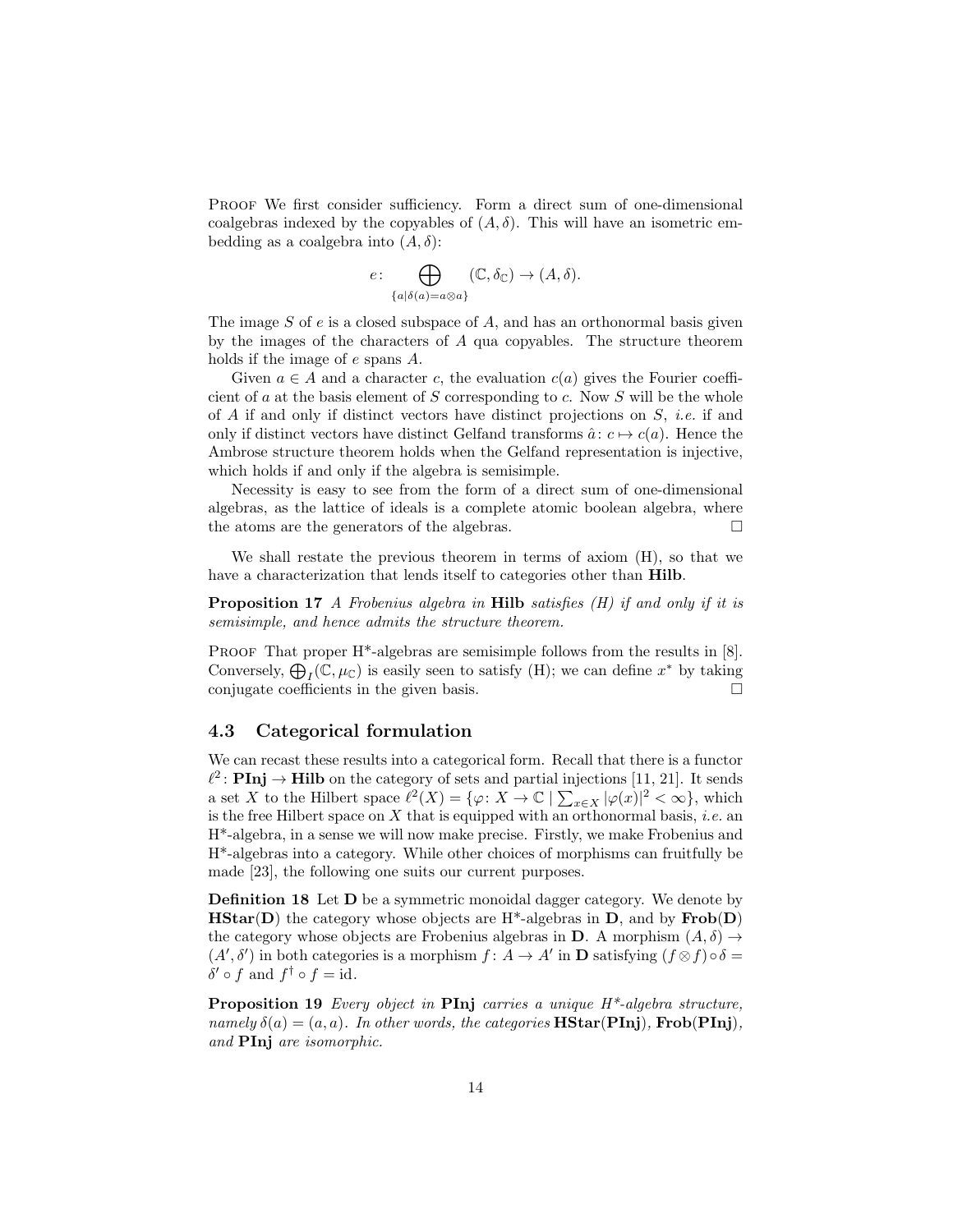PROOF Let  $\delta = (A \leftarrow \delta_1 \rightarrow D \rightarrow \delta_2 \rightarrow A \times A)$  be an object of **HStar(PInj**). Because of (M), we may assume that  $\delta_1 = id$ . By (C), we find that  $\delta_2$  is a tuple of some  $d: A \to A$  with itself. It follows from (A) that  $d = d \circ d$ . Finally, since **PInj** is well-pointed,  $\delta$  satisfies (F) by Lemma 6. Writing out what (F) means gives

$$
\{((d(b),b),(b,d(b))) \mid b \in A\} = \{((c,d(c)),(d(c),c)) \mid c \in A\}.
$$

Hence for all  $b \in A$ , there is  $c \in A$  with  $b = d(c)$  and  $d(b) = c$ . Taking  $b = d(a)$ we find that  $c = a$ , so that for all  $a \in A$  we have  $d \circ d(a) = a$ . Therefore  $d = d \circ d = id$ . We conclude that  $\delta$  is the diagonal function  $a \mapsto (a, a)$ .

To establish the isomorphism of categories, we exhibit an inverse  $F$  to the forgetful functor  $U$ : **Frob**(**PInj**)  $\rightarrow$  **PInj** given by  $(A, \delta) \rightarrow A$  on objects and  $f \mapsto f$  on morphisms. Define  $F(A) = (A, \Delta)$  on objects, and  $F(f) = f$  on morphisms. One easily verifies that  $F$  is a well-defined functor, *i.e.* that every morphism of **PInj** commutes with diagonals. Unicity of  $H^*$ -algebra structure guarantees that  $F \circ U = \text{Id}$  and  $U \circ F = \text{Id}$ .

As a corollary one finds that an object in **PInj** with its unique  $H^*$ -algebra structure is unital if and only if it is a singleton set.

Since the Hilbert space  $\ell^2(X)$  comes with a chosen basis induced by X, the  $\ell^2$ construction is in fact a functor  $\ell^2$ : **HStar(PInj)**  $\rightarrow$  **HStar(Hilb)**. Conversely, there is a functor  $U$  in the other direction taking an  $H^*$ -algebra to the set of its copyables; this is functorial by [8, Example 3]. These two functors are adjoints:

$$
\mathbf{HStar}(\mathbf{Pinj}) \xrightarrow[\text{$U$}]{\ell^2} \mathbf{HStar}(\mathbf{Hilb}).
$$

The Ambrose structure theorem, Theorem 12, can now be restated as saying that this adjunction is in fact an equivalence.

Similarly, there is an adjunction between **Frob**(PInj) and **Frob**(Hilb), but it is not yet clear if this is an equivalence, too, *i.e.* if  $Frob(Hilb)$  and HStar(Hilb) are equivalent categories. In fact, this question is the central issue of the rest of this paper, and will lead to the main open question in Section 4.5 to follow. In the meantime, we shall use the categorical formulation to give different characterizations of when Frobenius algebras in Hilb admit the structure theorem.

#### 4.4 Further conditions

There are in fact a number of conditions on Frobenius algebras in Hilb which are equivalent to admitting the structure theorem. This section gives two more.

**Theorem 20** A Frobenius algebra in **Hilb** is an  $H^*$ -algebra, and hence corresponds to an orthonormal basis, if and only if it is a directed colimit (in Frob(Hilb)) of unital Frobenius algebras.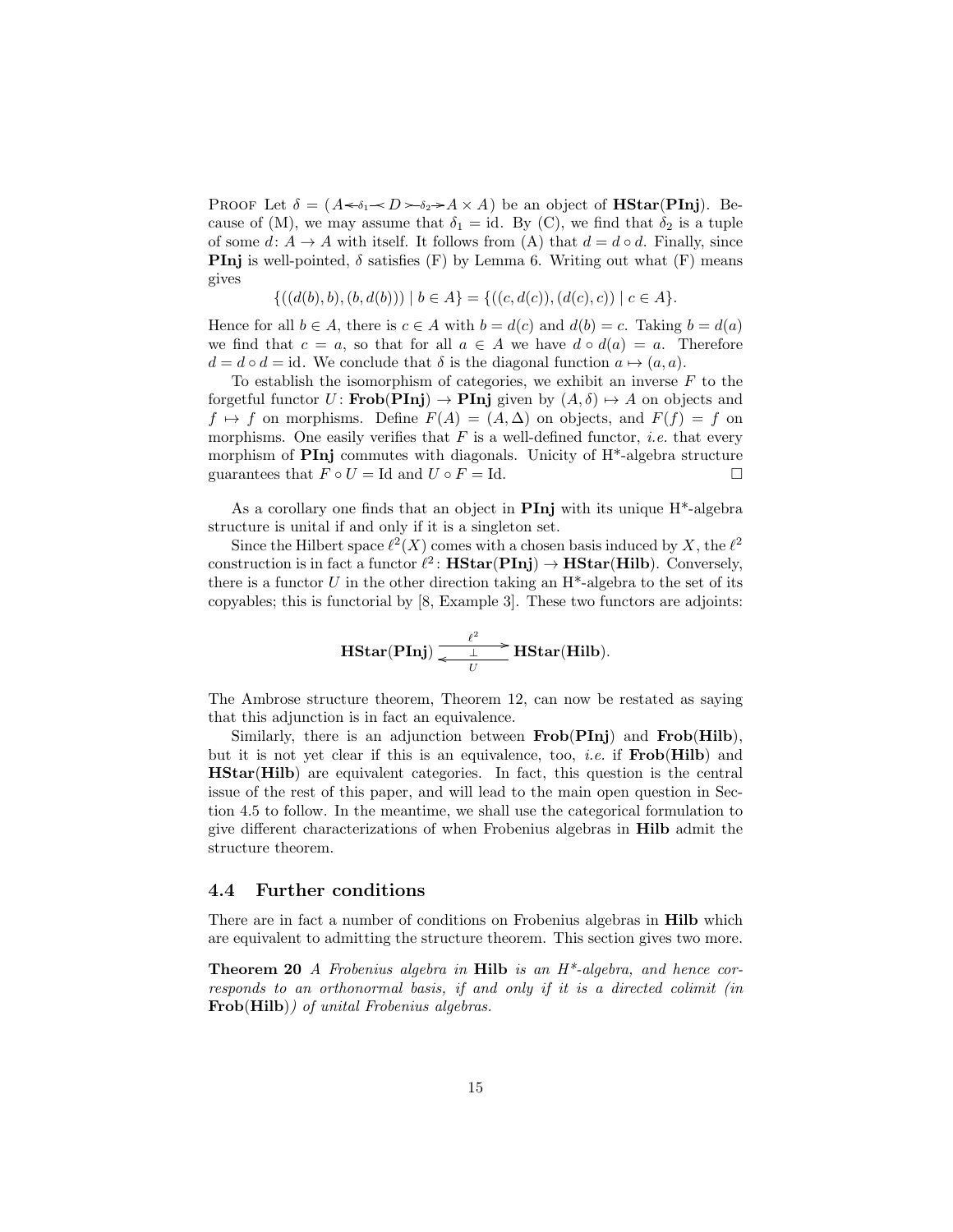PROOF Given an orthonormal basis  $\{|i\rangle\}_{i\in I}$  for A, define  $\delta: A \to A \otimes A$  by (continuous linear extension of)  $\delta|i\rangle = |ii\rangle$ . For finite subsets F of I, define  $\delta_F \colon \ell^2(F) \to \ell^2(F) \otimes \ell^2(F)$  by  $\delta_F|i\rangle = |ii\rangle$ . These are well-defined objects of **Frob(Hilb)** by Theorem 1. Since F is finite, every  $\delta_F$  is a unital Frobenius algebra in Hilb. Together they form a (directed) diagram in Frob(Hilb) by inclusions  $i_{F \subseteq F'} : \ell^2(F) \hookrightarrow \ell^2(F')$  if  $F \subseteq F'$ ; the latter are well-defined morphisms since  $\delta_{F'} \circ i_{F \subset F'} |i\rangle = |ii\rangle = (i_{F \subset F'} \otimes i_{F \subset F'}) \circ \delta_F |i\rangle$ . Finally, we verify that  $\delta$  is the colimit of this diagram. The colimiting cocone is given by the inclusions  $i_F: \ell^2(F) \hookrightarrow A$ ; these are morphisms  $i_F: \delta_F \to \delta$  in **Frob**(**Hilb**) since  $\delta \circ i_F = (i_F \otimes i_F) \circ \delta_F$ , that are easily seen to form a cocone. Now, if  $f_F: \delta_F \to (A', \delta')$  form another cocone, define  $m: X \to X'$  by (continuous linear extension of)  $m|i\rangle = f_{\ell^2({{|i\rangle}\rangle})}|i\rangle$ . Then  $m \circ i_F|i\rangle = f_{\ell^2({{|i\rangle}\rangle})}|i\rangle = f_F|i\rangle$  for  $i \in F$ , so that indeed  $m \circ i_F = f_F$ . Moreover, m is the unique such morphism. Thus  $\delta$  is indeed a colimit of the  $\delta_F$ .

Conversely, suppose  $(A, \delta)$  is a colimit of some diagram  $d: I \to \textbf{Frob(Hilb)}$ . We will show that the nonzero copyables form an orthonormal basis for A. By Lemmas 13 and 15, it suffices to prove that they span a dense subspace of A. Let  $a \in A$  be given. Since the colimiting cocone morphisms  $c_i: A_i \to A$  are jointly epic, the union of their images is dense in  $A$ , and therefore  $a$  can be written as a limit of  $c_i(a_i)$  with  $a_i \in A_i$  for some of the  $i \in I$ . These  $a_i$ , in turn, can be written as linear combinations of elements of copyables of  $A_i$  by Theorem 1. Now,  $c_i$  maps copyables into copyables, and so we have written a as a limit of linear combinations of copyables of A. Hence the copyables of A spans a dense subspace of A, and therefore form an orthonormal basis.

Finally, we verify that these two constructions are mutually inverse. Starting with a  $\delta$ , one obtains  $E = \{e \mid \delta(e) = e \otimes e\}$ , and then  $\delta' : A \to A \otimes A$  by (continuous linear extension of)  $\delta'(e) = e \otimes e$  for  $e \in E$ . The definition of E then gives  $\delta' = \delta$ .

Conversely, starting with an orthonormal basis  $\{|i\rangle\}_{i\in I}$ , one obtains  $\delta: A \to$  $A \otimes A$  by (continuous linear extension of)  $\delta|i\rangle = |ii\rangle$ , and then  $E = \{a \in A \mid$  $\delta(a) = a \otimes a$ . It is trivial that  $\{|i\rangle | i \in I\} \subseteq E$ . Moreover, we know that E is linearly independent by 13. Since it contains a basis, it must therefore be a basis itself. Hence indeed  $E = \{ |i\rangle | i \in I \}$ .

For separable Hilbert spaces, there is also a characterization in terms of approximate units as follows.

Theorem 21 A Frobenius algebra on a separable Hilbert space in Hilb is an  $H^*$ -algebra, and hence corresponds to an orthonormal basis, if and only if there is a sequence  $e_n$  such that  $e_n a$  converges to a for all a, and  $(id \otimes a^{\dagger}) \circ \delta(e_n)$ converges.

PROOF Writing  $a_n^* = (\text{id} \otimes a^{\dagger}) \circ \delta(e_n)$ , by assumption  $a^* = \lim_{n \to \infty} a_n^*$  is welldefined. Since morphisms in Hilb are continuous functions and composition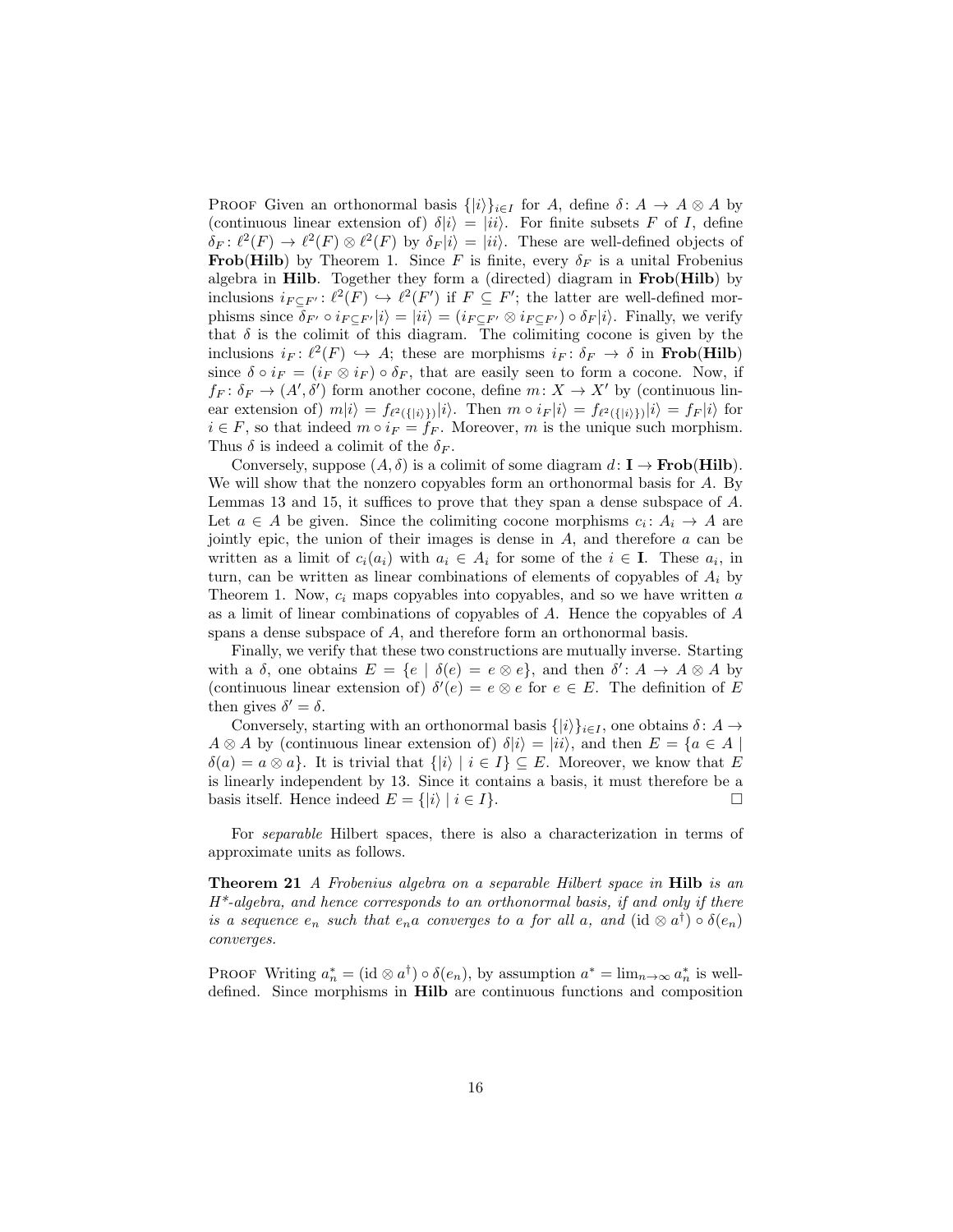preserves continuity, (H) holds by the following argument.



Hence approximate units imply (H). Conversely, using the Ambrose structure theorem, Theorem 12, we can always define  $e_n$  to be the sum of the first n copyables.

Summarizing, we have the following result.

**Theorem 22** For a Frobenius algebra in **Hilb**, the following are equivalent:

- $(a)$  it is induced by an orthonormal basis;
- (b) it admits the structure theorem;
- $(c)$  it is semisimple;
- (d) it satisfies axiom  $(H)$ ;
- $(e)$  it is a directed colimit (with respect to isometric homomorphisms) of finitedimensional unital Frobenius algebras.

Moreover, if the Hilbert space is separable, these are equivalent to:

(f) it has a suitable form of approximate identity.

We see that the finite-dimensional result follows immediately from our general result and Lemma 5, which shows that the algebra is  $C^*$  and hence semisimple. In fact, the influential thesis [1] (see also [2, 29]) already observes explicitly (and in much wider generality) that:

- If (M) holds, a unital Frobenius algebra is semisimple [1, Theorem 2.3.3].
- A commutative semisimple unital Frobenius algebra is a direct sum of fields [1, Theorem 2.2.5].

Thus the only additional ingredient required to obtain Theorem 1 is the elementary Lemma 15.

## 4.5 The main question

The main remaining question in our quest for a suitable notion of algebra to characterize orthonormal bases in arbitrary dimension is the following.

In the presence of  $(A)$ ,  $(C)$ , and  $(M)$ , does  $(F)$  imply  $(H)$ ?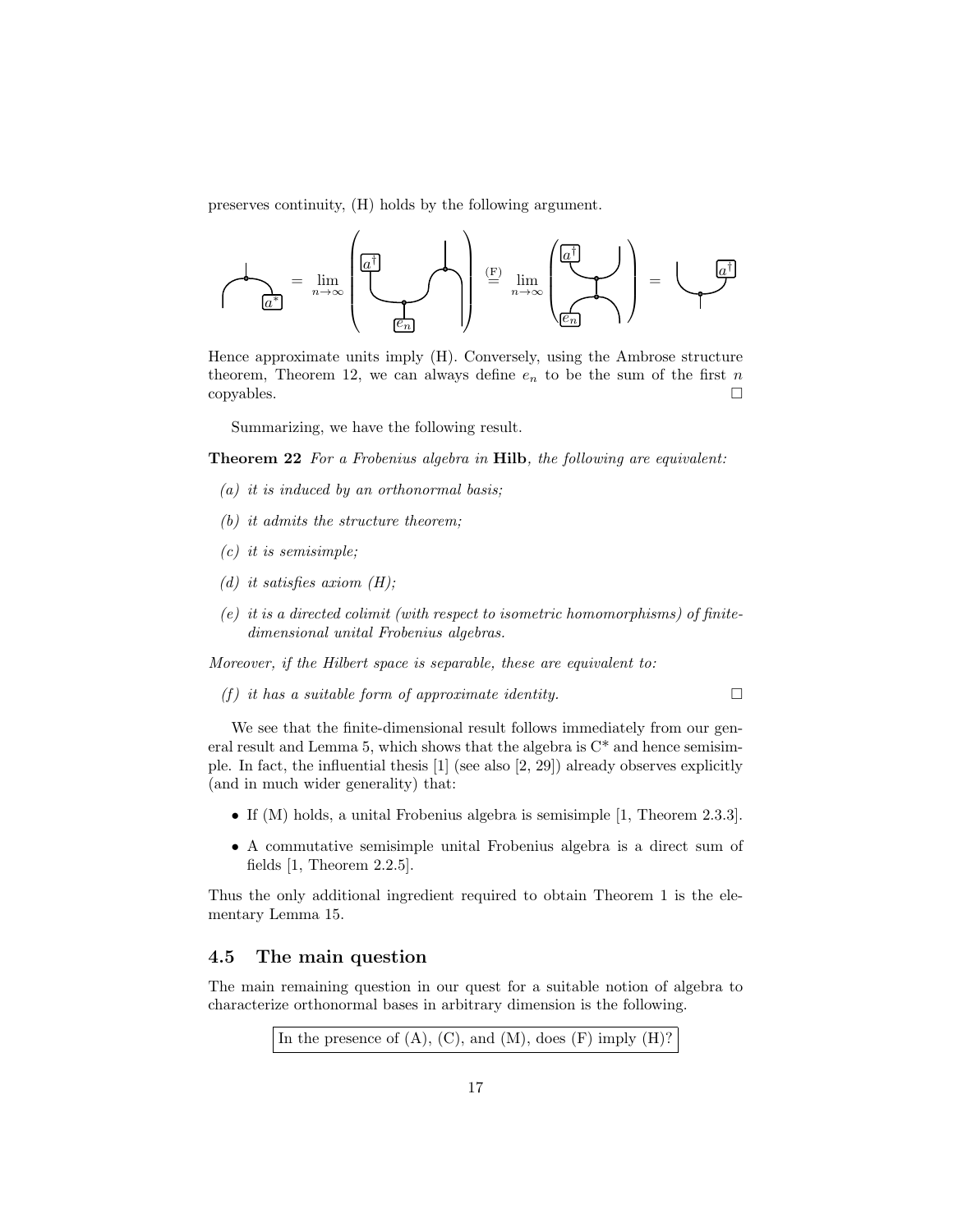We can ask this question for the central case of **Hilb**, and for monoidal dagger categories in general.

If the answer is positive, then nonunital Frobenius algebras give us the right notion of observable to use in categorical quantum mechanics. If it is negative, we may consider adopting (H) as the right axiom instead of (F).

At present, these questions remain open, both for Hilb and for the general case. However, positive results have been achieved for a large family of categories; these will be described in the following section. We shall conclude this section by further narrowing down the question in the category Hilb.

Recall that the Jacobson radical of a commutative ring is the intersection of all its maximal regular ideals, and that a ring is called radical when it equals its Jacobson radical.

Proposition 23 Frobenius algebras A in Hilb decompose as a direct sum

```
A \cong S \oplus R
```
#### of  $(co)$ algebras, where S is an H<sup>\*</sup>-algebra and R is a radical algebra.

PROOF Let  $a$  be a copyable element of a Frobenius algebra  $A$  in **Hilb.** Consider the embedding into  $\vec{A}$  of  $\vec{a}$  as a one-dimensional algebra. This embedding is a kernel, since it is isometric and its domain is finite-dimensional. Observe that this embedding is an algebra homomorphism as well as a coalgebra homomorphism, because copyables are idempotents by (M). Now it follows from [23, Lemma 19] that also the orthogonal complement of the embedding is both an algebra homomorphism and a coalgebra homomorphism. Finally, Frobenius algebra structure restricts along such embeddings by [23, Proposition 9].

We can apply this to the embedding of the closed span of all copyables of A, and conclude that A decomposes (as a (co)algebra) into a direct sum of its copyables and the orthogonal subspace. By definition, the former summand is semisimple, and is hence a H\*-algebra by Proposition 17. The latter summand by construction has no copyables and hence no characters, and is therefore radical.

This shows how the Jacobson radical of a Frobenius algebra sits inside it in a very simple way. Indeed, we are left with not just a nonsemisimple algebra, but a radical one, which is the opposite of a semisimple algebra—an algebra is semisimple precisely when its Jacobson radical is zero. Hence, in the category **Hilb**, our main remaining question above reduces to finding out whether  $R$ must be zero, as follows.

Does there exist a nontrivial radical Frobenius algebra?

Although there is an extensive literature about commutative radical Banach algebras, including a complete classification that in fact ties in with approximate units [20], this question seems to be rather difficult.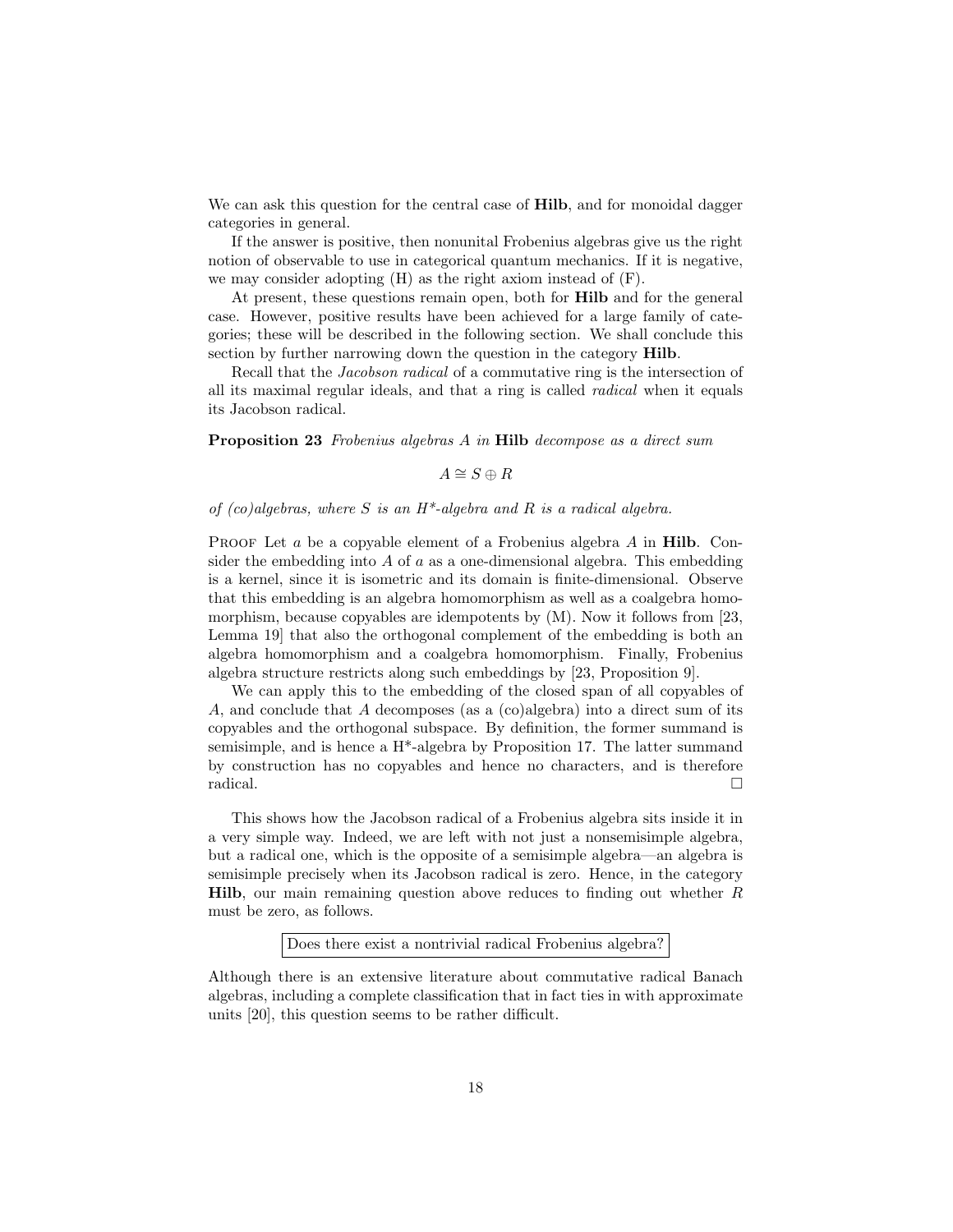# 5 H\*-algebras in categories of relations and positive matrices

We have been able to give a complete analysis of nonunital Frobenius algebras in several (related) cases, including:

- categories of relations, and locally bifinite relations, valued in cancellative quantales;
- nonnegative matrices with  $\ell^2$ -summable rows and columns.

The common feature of these cases can be characterized as the absence of destructive interference.

The main result we obtain is as follows.

Theorem 24 Nonunital Frobenius algebras in all these categories decompose as direct sums of abelian groups, and satisfy (H).

The remainder of this section is devoted to the proof of this theorem. Our plan is as follows. Firstly, we shall prove the result for Rel, the category of sets and relations. In this case, our main question is already answered directly by Proposition 7 and Theorem 22. Moreover, the result in this case has appeared in [32]. However, our proof is quite different, and in particular makes no use of units. This means that it can be carried over to the other situations mentioned above.

### 5.1 Frobenius algebras in Rel and lbfRel

We assume given a set A, and a Frobenius algebra structure on it given by a relation  $\Delta \subseteq A \times (A \times A)$ . We shall write  $\nabla$  for  $\Delta^{\dagger}$ .

**Definition 25** Define  $x \sim y$  if and only if  $(x, y) \nabla z$  for some z. By (M), the relation  $\nabla$  is single-valued and surjective. Therefore, we may also use multiplicative notation xy (suppressing the  $\nabla$ ), and write  $x \sim y$  to mean that xy is defined.

Lemma 26 The relation  $\sim$  is reflexive.

PROOF Let  $a \in A$ . By (M), we have  $a = a_1 a_2$  for some  $a_1, a_2 \in A$ . Then  $(a_2, a)$ (id ⊗  $\Delta$ )( $a_2, a_1, a_2$ ) and  $(a_2, a_1, a_2)$ ( $\nabla$  ⊗ id)( $a, a_2$ ) by (C), so by (F) we have  $(a_2, a)$ ∆ ∘  $\nabla(a, a_2)$ , so that  $aa_2$  is defined. Diagrammatically, we annotate the lines with elements to show they are related by that morphism.

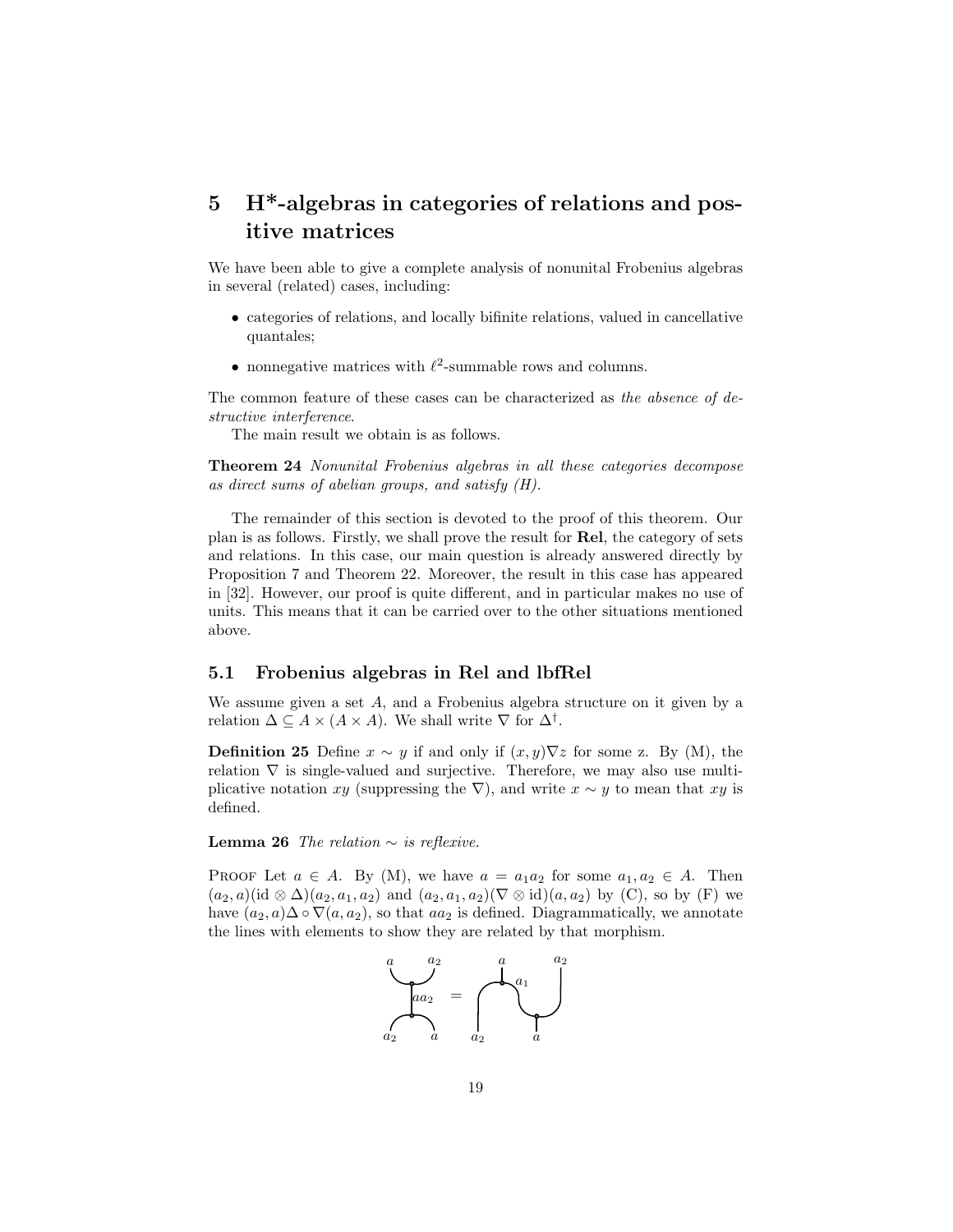Also  $(a, a)(\Delta \otimes id)(a_1, a_2, a)$  and  $(a_1, a_2, a)(id \otimes (\Delta \circ \nabla))(a_1, a, a_2)$ , so by (F) we have  $(a, a)$  (id  $\otimes \Delta$ )  $\circ \Delta \circ \nabla(a_1, a, a_2)$ , so that  $a^2$  is defined.



That is,  $a \sim a$ .

Lemma 27 The relation  $\sim$  is transitive.

PROOF Suppose that  $a \sim b$  and  $b \sim c$ . Then  $d = ab$  is defined. By Lemma 26, then  $(ab)d = d^2$  is defined. Hence by (A), also  $a(bd)$  is defined. Applying (F) now yields  $\bar{b}$  such that  $a = d\bar{b}$ .



It now follows from (C) that  $a = d\bar{b} = a\bar{b}b$ ; in particular  $a\bar{b}$  is defined. But then also  $ac = (a\bar{b}b)c = (a\bar{b})(bc)$  is seen to be defined by the assumption  $b \sim c$  and another application of (F).



Proposition 28 The Frobenius algebra A is a disjoint union of totally defined commutative semigroups, each satisfying (F).

PROOF By the previous two lemmas and (C), the relation  $\sim$  is a equivalence relation. Hence A is a disjoint union of the equivalence classes under  $\sim$ . By definition of ∼, the multiplication ∇ is totally defined on these equivalence classes. Moreover, they inherit the properties  $(M)$ ,  $(C)$ ,  $(A)$  and  $(F)$  from  $A \square$ 

Lemma 29 [25] A semigroup S is a group if and only if  $\forall a \in S \mid aS = S = Sa$ .

PROOF The condition  $aS = S$  means  $\forall b \exists c [b = ac]$ . If S is a group, this is obviously fulfilled by  $c = a^{-1}b$ . For the converse, fix  $a \in S$ . Applying the condition with  $b = a$  yields c such that  $a = ac$ . Define  $e = c$ , and let  $x \in S$ . Then applying the condition with  $b = x$  gives c with  $x = ac$ . Hence  $ex = eac = ac = x$ . Thus  $S$  is a monoid with (global) unit  $e$ . Applying the condition once more, with  $a = x$  and  $b = e$  yields  $x^{-1}$  with  $xx^{-1} = e$ .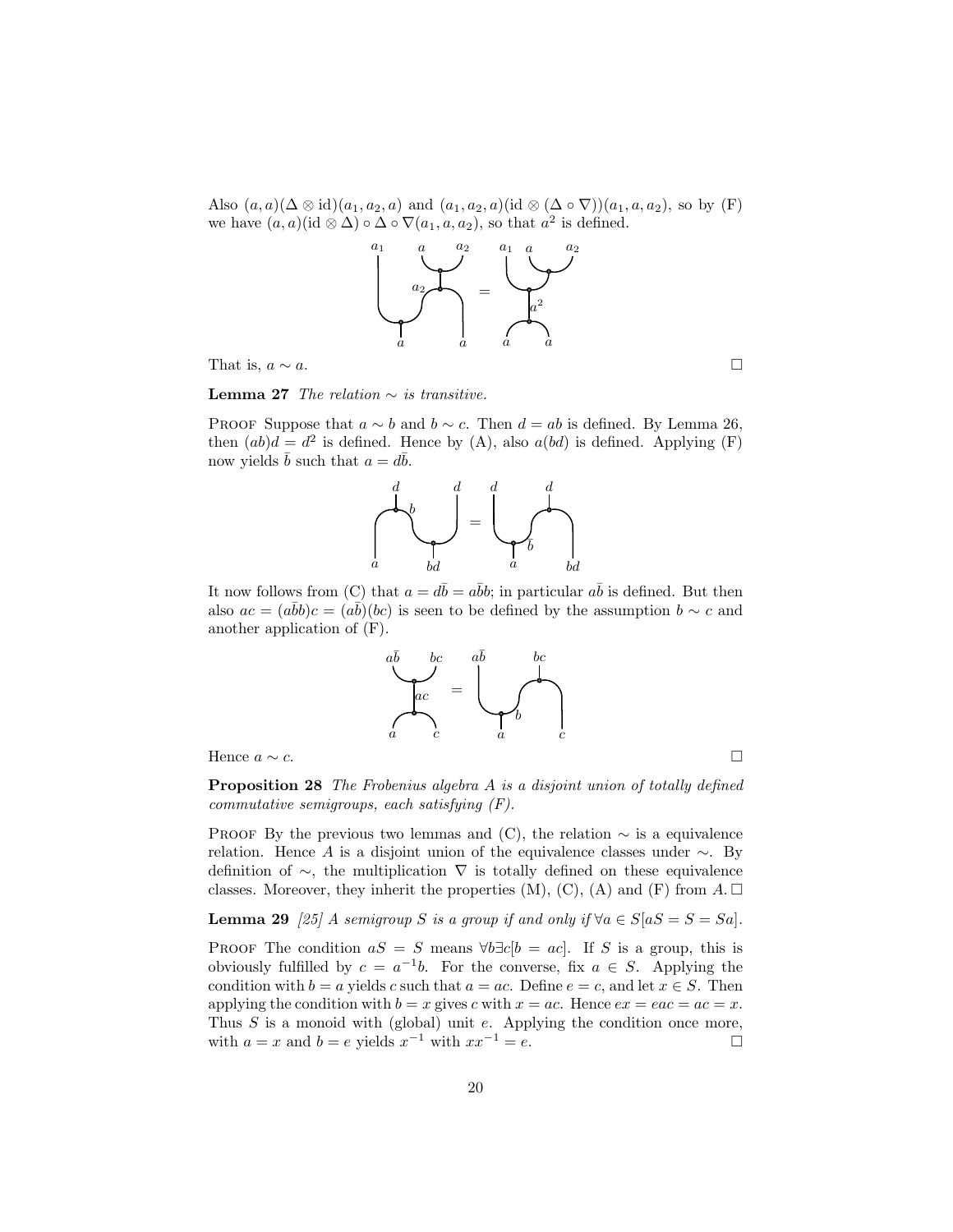Theorem 30 A is a disjoint union of commutative groups.

PROOF Let A' be one of the equivalence classes of A, and consider  $a, b \in A'$ . This means that  $a \sim b$ . As in the proof of Lemma 27, there is a  $\bar{b}$  such that  $a = \overline{b}ba$ . Putting  $c = \overline{b}a$  thus gives  $\forall a, b \in A' \exists c \in A'[a = cb]$ . In other words,  $aA' = A'$  and similarly  $A' = A'a$  for all  $a \in A$ . Hence A' is a (commutative) group by Lemma 29.  $\Box$ 

The following theorem already follows from Proposition 7 and Theorem 22, but now we have a direct proof that also carries over to the theorem after it, which does not follow from the earlier results.

**Theorem 31** In Rel, Frobenius algebras satisfy  $(H)$ , and the conditions  $(F)$ and (H) are equivalent in the presence of the other axioms for Frobenius algebras.

PROOF This follows directly from Lemma 30, since we can define  $a^* = a^{-1}$ , where  $a^{-1}$  is the inverse in the disjoint summand containing a. More precisely, a point of A in Rel will be a subset of A, and we apply the definition  $a^* = a^{-1}$ pointwise to this subset. This assignment is easily seen to satisfy  $(H)$ .

**Theorem 32** In lbfRel, Frobenius algebras are disjoint unions of abelian groups and hence satisfy  $(H)$ , and the conditions  $(F)$  and  $(H)$  are equivalent in the presence of the other axioms for Frobenius algebras.

PROOF The proof above made no use of units, and is equally valid in  $\text{lbfRel.} \Box$ 

### 5.2 Quantale-valued relations

We shall now consider categories of the form  $\text{Rel}(Q)$ , where Q is a commutative, cancellative quantale. Recall that a commutative quantale [34] is a structure  $(Q, \cdot, 1, \leq)$ , where  $(Q, \cdot, 1)$  is a commutative monoid, and  $(Q, \leq)$  is a partial order which is a complete lattice, i.e. it has suprema of arbitrary subsets. In particular, the supremum of the empty set is the least element of the poset, written 0. The multiplication is required to distribute over arbitrary joins, *i.e.* 

$$
x \cdot (\bigvee_{i \in I} y_i) = \bigvee_{i \in I} x \cdot y_i, \qquad (\bigvee_{i \in I} x_i) \cdot y = \bigvee_{i \in I} x_i \cdot y.
$$

The quantale is called cancellative if

$$
x \cdot y = x \cdot z \implies x = 0 \lor y = z.
$$

An example is given by the extended nonnegative reals  $[0, \infty]$  with the usual ordering, and multiplication as the monoid operation. Note that the only nontrivial example when the monoid operation is idempotent, i.e. when the quantale is a locale, is the two-element boolean algebra  $2 = \{0, 1\}$ , since in the idempotent case  $x \cdot 1 = x \cdot x$  for all x. We write **canQuant** for the category of cancellative quantales which are nontrivial, *i.e.* in which  $0 \neq 1$ .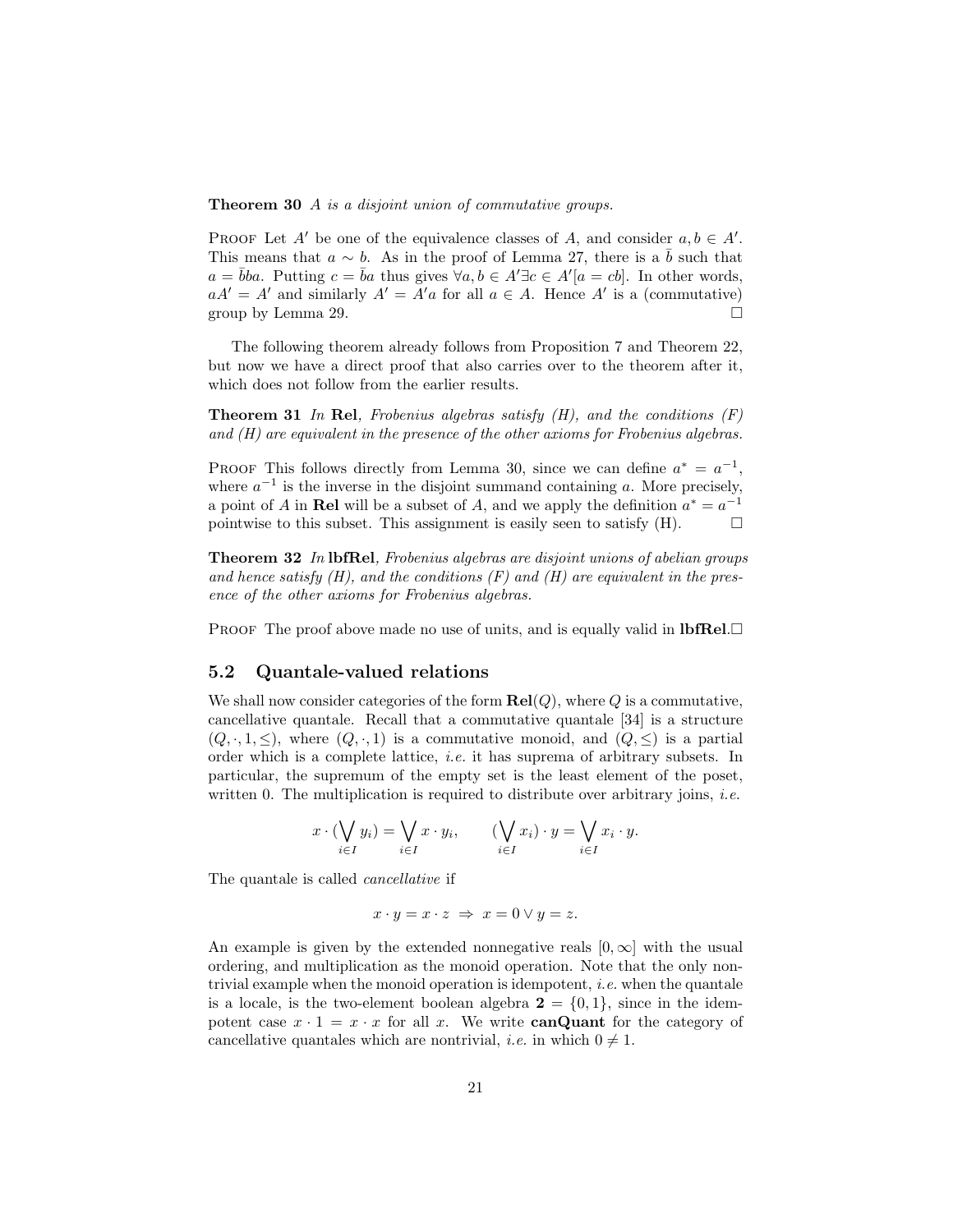Proposition 33 The two element boolean algebra is terminal in canQuant.

PROOF The unique homomorphism  $h: Q \rightarrow 2$  sends 0 to itself, and everything else to 1. Preservation of sups holds trivially, and cancellativity implies that multiplication is preserved.

The category  $\text{Rel}(Q)$  has sets as objects; morphisms  $R: X \rightarrow Y$  are  $Q$ valued matrices, *i.e.* functions  $X \times Y \to Q$ . Composition is relational composition evaluated in Q, *i.e.* if  $R: X \rightarrow Y$  and  $S: Y \rightarrow Z$ , then

$$
S \circ R(x, z) = \bigvee_{y \in Y} R(x, y) \cdot S(y, z).
$$

It is easily verified that this yields a category, with identities given by diagonal matrices; that it has a monoidal structure induced by cartesian product; and that is has a dagger given by matrix transpose, i.e. relational converse. Thus  $\text{Rel}(Q)$  is a symmetric monoidal dagger category, and the notion of Frobenius algebra makes sense in it. Note that  $Rel(2)$  is just Rel.

A homomorphism of quantales  $h: Q \to R$  induces a (strong) monoidal dagger functor  $h^* \colon \mathbf{Rel}(Q) \to \mathbf{Rel}(R)$ , which transports Frobenius algebras in  $\mathbf{Rel}(Q)$ to Frobenius algebras in  $\text{Rel}(R)$ . In particular, by Proposition 33, a Frobenius algebra  $\Delta: A \longrightarrow A \times A$  in  $\text{Rel}(Q)$  has a reduct  $h^* \Delta: A \longrightarrow A \times A$  in  $\text{Rel.}$  Hence Theorems 30 and 31 apply to this reduct. The remaining degree of freedom in the Frobenius algebra in  $\text{Rel}(Q)$  is which elements of  $Q$  can be assigned to the elements of the matrix.

Suppose that we have a Frobenius algebra  $\Delta: A \rightarrow A \times A$  in  $\text{Rel}(Q)$ . We write  $M : (A \times A) \times A \rightarrow Q$  for the matrix function corresponding to the converse of  $\Delta$ , and we write  $M(a, b, c)$  rather than  $M((a, b), c)$ .

Because the unique homomorphism  $Q \to 2$  reflects 0, an entry  $M(a, b, c)$  is nonzero if and only if the corresponding relation  $(a, b)(h^*\nabla)c$  holds. Applying Theorem 30, this immediately implies that for each  $a, b \in A$ , there is exactly one  $c \in A$  such that  $M(a, b, c) \neq 0$ .

We can use this observation to apply similar diagrams to those used in our proofs for Rel in order to obtain constraints on the values taken by the matrix in Q.

Proposition 34 With notation as above:

- (a) If e is an identity element in one of the disjoint summands, then  $M(a, e, a) =$  $M(b, e, b)$  for all a, b in that disjoint summand. We write  $q_e$  for this common value.
- (b) For all  $a, b \in A$ , we have  $M(a, b, ab)^2 = 1$ .

PROOF For (a), consider the diagram

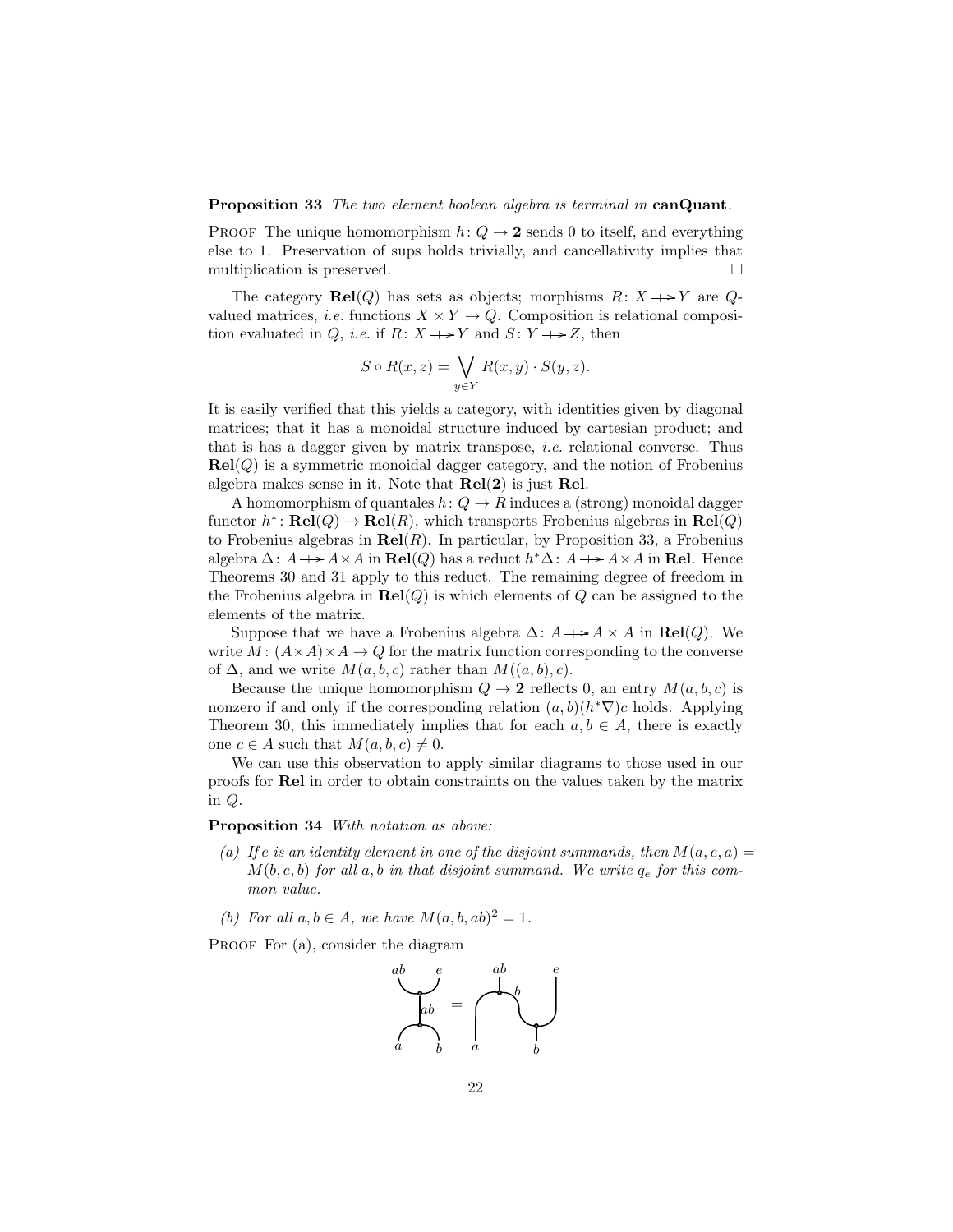This implies the equation

$$
M(a, b, ab) \cdot M(ab, e, ab) = M(a, b, ab) \cdot M(b, e, b)
$$

and hence, by cancellativity,  $M(ab, e, ab) = M(b, e, b)$ . Hence for any c, taking  $b = a^{-1}c, M(c, e, c) = M(b, e, b).$ 

For (b), consider the diagram



This implies the equation  $M(a, b, ab)^2 = q_e^2$ . Now applying (M), for each c we obtain that

$$
\bigvee \{ M(a, b, ab)^2 \mid ab = c \} = 1.
$$

As all the terms in this supremum are the same,  $M(a, b, ab)^2 = 1$ .

Thus if  $q^2 = 1$  implies  $q = 1$  in Q, the matrix M is in fact valued in 2. Otherwise, we can choose square roots of unity for the entries.

**Theorem 35** Let Q be a cancellative quantale. Suppose that  $q^2 = 1$  implies  $q = 1$  in Q. Then every Frobenius algebra in  $\text{Rel}(Q)$  satisfies (H).

# 5.3 Positive  $\ell^2$  matrices

We now consider the case of matrices in  $\textbf{Mat}_{\ell^2}(\mathbb{C})$  valued in the non-negative reals. These form a monoidal dagger subcategory of  $\textbf{Mat}_{\ell^2}(\mathbb{C})$ , which we denote by  $\text{Mat}_{\ell^2}(\mathbb{R}^+)$ . Note that the semiring  $(\mathbb{R}^+, +, 0, \times, 1)$  has a unique 0-reflecting semiring homomorphism to 2. Hence a Frobenius algebra in  $\text{Mat}_{\ell^2}(\mathbb{R}^+)$  has a reduct to one in Rel via this homomorphism. Just as before, we can apply Theorem 30 to this reduct.

We have the following analogue to Proposition 34, where  $M: (A \times A) \times A \rightarrow$  $\mathbb{R}^+$  is the matrix realizing the Frobenius algebra structure.

Proposition 36 The function M is constant on each disjoint summand of A.

PROOF We can use the same reasoning as in Proposition  $34(a)$  to show that, if  $e$  is an identity element in one of the disjoint summands, then for all  $a, b$  in that disjoint summand,  $M(a, e, a) = M(b, e, b)$ . We write  $r_e$  for this common value.

Using the same reasoning as in Proposition 34(b) one finds  $M(a, b, ab)^2 = r_e^2$ . Since we are in  $\mathbb{R}^+$ , this implies  $M(a, b, ab) = r_e$ , so that M is constant on each disjoint summand.

**Proposition 37** Each disjoint summand is finite, and the common value of M on that summand is  $1/\sqrt{d}$ , where d is the cardinality of the summand.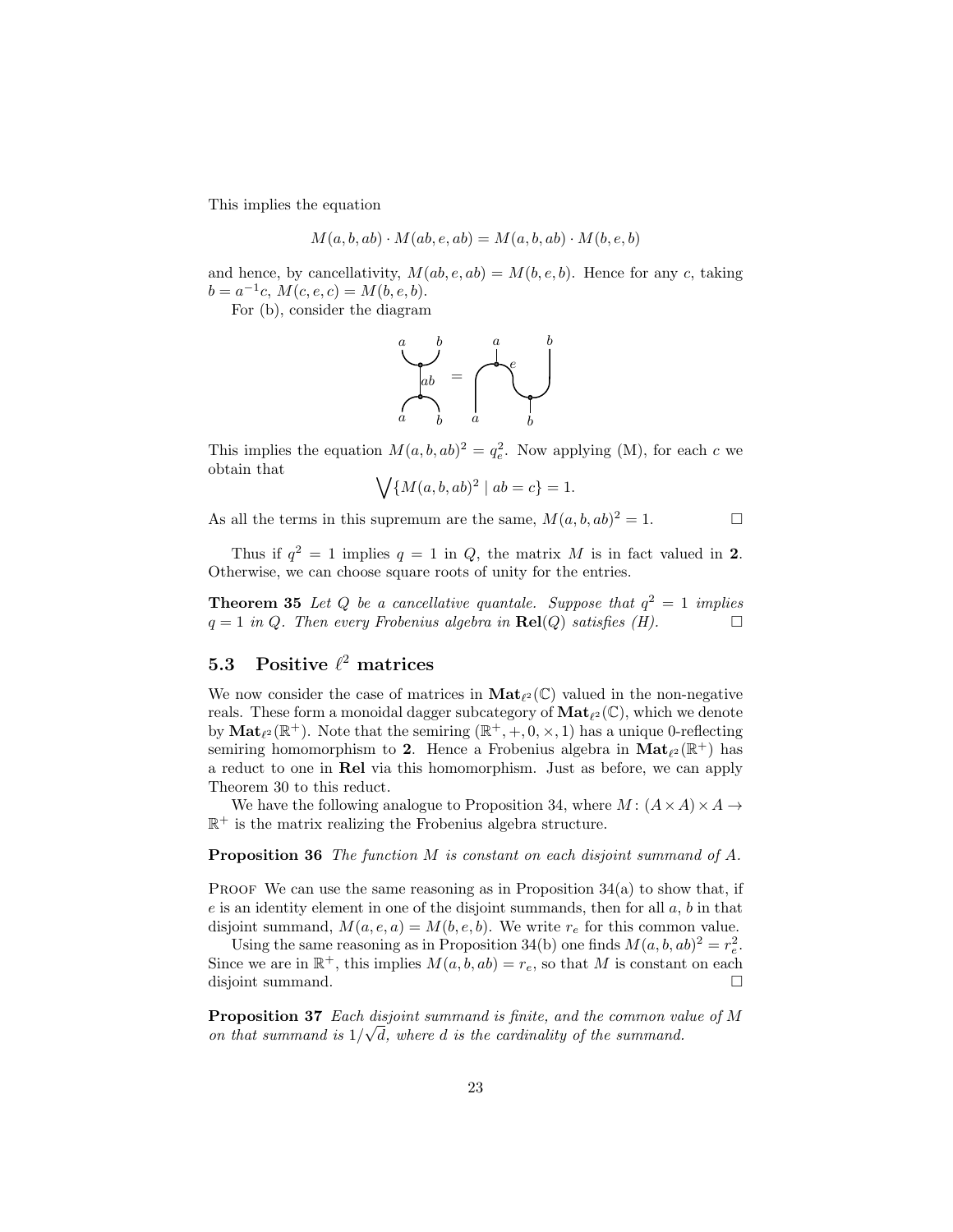PROOF Applying  $(M)$ , for each c in the summand we obtain that

$$
\sum_{ab=c} M(a,b,c)^2 = 1.
$$

Since the summand is a group, for each c and a there is a unique  $b$  such that  $ab = c$ . Moreover, by Proposition 36, all the terms in this sum are equal. Thus the sum must be finite, with the number of terms d the cardinality of the summand. We can therefore rewrite the equation as  $dr_e^2 = 1$ , and hence  $r_e = 1/\sqrt{d}$ .  $\overline{d}$ .

**Theorem 38** Every Frobenius algebra in  $\textbf{Mat}_{\ell^2}(\mathbb{R}^+)$  satisfies (H).

PROOF We make the same pointwise assignment  $x^* = x^{-1}$  on the elements of A as in the proof of Theorem 31, with the weight  $1/\sqrt{d}$  determined by the summand.  $\square$ 

In the case when the matrix represents a bounded linear map in Hilb, we can apply Theorem 22, and obtain:

Proposition 39 If a Frobenius algebra in Hilb can be represented by a nonnegative real matrix, then it corresponds to a direct sum of one-dimensional algebras, and hence to an orthonormal basis.

Conversely, if a Frobenius algebra in Hilb satisfies (H), it is induced by an orthonormal basis, and hence has a matrix representation with nonnegative entries. Therefore we have found another equivalent characterization of when (F) implies (H) in Hilb to add to our list in Theorem 22:

Proposition 40 A Frobenius algebra A in Hilb satisfies (H) if and only if there is a basis of A such that the matrix of the comultiplication has nonnegative entries when represented on that basis.

#### 5.4 Discussion

How different is the situation with Frobenius algebras in these matrix categories from Hilb? In fact, it is not as different as it might at first appear.

- The category **Hilb** is equivalent to a full subcategory of the dagger monoidal category of complex matrices with  $\ell^2$ -summable rows and columns. The 'only' assumption needed but not satisfied is positivity.
- The result 'looks' different, but beware. Consider group rings (or algebras) over the complex numbers, for finite abelian groups. They can easily be set up to fulfil all our axioms, including (U), so that Theorem 1 applies, and they decompose as direct sums of one-dimensional algebras. But the isomorphism which gives this decomposition may be quite non-obvious.<sup>7</sup>

<sup>&</sup>lt;sup>7</sup>It would be interesting, for example, to know the computational complexity of determining this isomorphism, given a presentation of the group. As far as we know, this question has not been studied.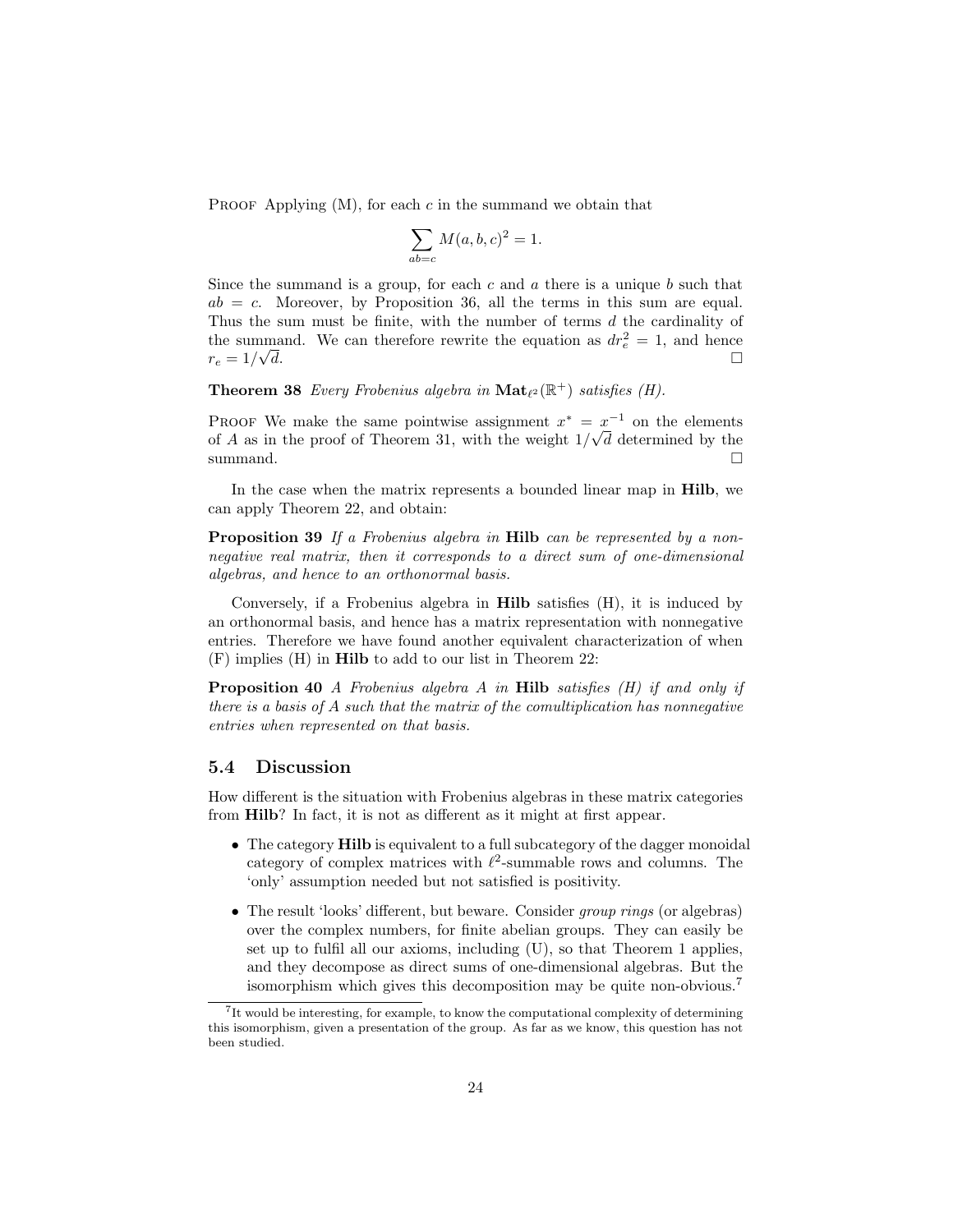Note that copyable elements are idempotents, so the only group element which is copyable is the identity.

- This decomposition result indeed shows that group rings over the complex numbers are very weak invariants of the groups. The group rings of two finite abelian groups will be isomorphic if the groups have the same order [36]!
- However, this is highly sensitive to which field we are over. Group algebras over the rationals are isomorphism invariants of groups [26].

# 6 Outlook

We are still investigating our main question, of whether  $(F)$  implies  $(H)$ , in **Hilb** and elsewhere.

Beyond this, we see the following main lines for continuing a development of categorical quantum mechanics applicable to infinite-dimensional situations.

- We are now able to consider observables with infinite discrete spectra. Beyond this lie continuous observables and projection-valued measures; it remains to be seen how these can be analyzed in the setting of categorical quantum mechanics.
- Complementary observables should be studied in this setting. The bialgebra approach studied in [16] is based on axiomatizing mutually unbiased bases, and does not extend directly to the infinite-dimensional case. However, complementary observables are studied from a much more general perspective in works such as [13], and this should provide a good basis for suitable categorical axiomatizations.
- This leads on to another point. There may be other means, within the setting of categorical quantum mechanics, of representing observables, measurements and complementarity, which may be more flexible than the Frobenius algebra approach, and in a sense more natural, since tensor product structure is not inherent in the basic notion of measurement. Methodologically, one should beware of concluding over-hastily that a particular approach is canonical, simply on the grounds that it captures the standard notion in finite-dimensional Hilbert spaces. There may be several ways of doing this, and some more definitive characterization would be desirable.
- A related investigation to the present one is the work on nuclear and traced ideals in [4]. It seems likely that some combination of the ideas developed there, and those we have studied in this paper, will prove fruitful.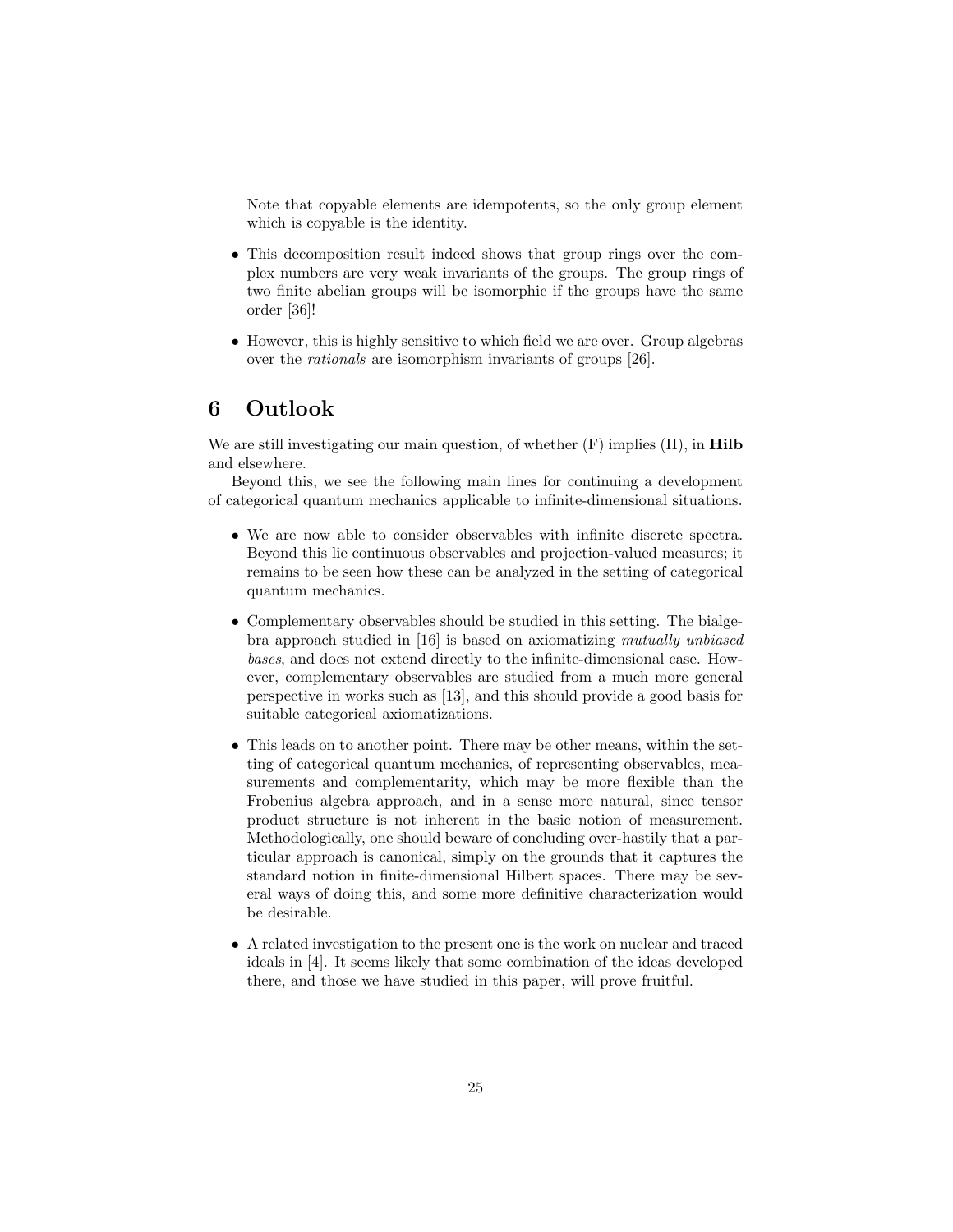### Acknowledgement

We thank Rick Blute for stimulating the early stages of the research that led to this article.

# References

- [1] Lowell Abrams. Frobenius algebra structures in topological quantum field theory and quantum cohomology. PhD thesis, John Hopkins University, 1997.
- [2] Lowell Abrams. The quantum Euler class and the quantum cohomology of the Grassmannians. Israel Journal of Mathematics, 117(1):335–352, 2000.
- [3] Samson Abramsky. No-cloning in categorical quantum mechanics. In Simon Gay and Raja Nagarajan, editors, Semantic Techniques in Quantum Computation, pages 1–28. Cambridge University Press, 2010.
- [4] Samson Abramsky, Richard Blute, and Prakash Panangaden. Nuclear and trace ideals in tensored \*-categories. Journal of Pure and Applied Algebra, 143:3–47, 1999.
- [5] Samson Abramsky and Bob Coecke. A categorical semantics of quantum protocols. In Logic in Computer Science 19, pages 415–425. IEEE Computer Society, 2004.
- [6] Samson Abramsky and Bob Coecke. Categorical quantum mechanics. In K. Engesser, D. Gabbay, and D. Lehmann, editors, Handbook of Quantum Logic and Quantum Structures, volume 2, pages 261–325. Elsevier, 2009.
- [7] A. Adrian Albert. Structure of Algebras, volume 26 of Colloquium Publications. American Mathematical Society, 1939.
- [8] Warren Ambrose. Structure theorems for a special class of Banach algebras. Transactions of the American Mathematical Society, 57(3):364–386, 1945.
- [9] John C. Baez. Higher-dimensional algebra II: 2-Hilbert spaces. Advances in Mathematics, 127:125–189, 1997.
- [10] Henk P. Barendregt. The lambda calculus: its syntax and semantics. North-Holland, 2001.
- [11] Michael Barr. Algebraically compact functors. Journal of Pure and Applied Algebra, 82:211–231, 1992.
- [12] Jiří Blank, Pavel Exner, and Miloslav Havlíček. Hilbert space operators in quantum physics. Springer, 2008.
- [13] Paul Busch, Marian Grabowski, and Pekka J. Lahti. Operational Quantum Physics. Springer, 1995.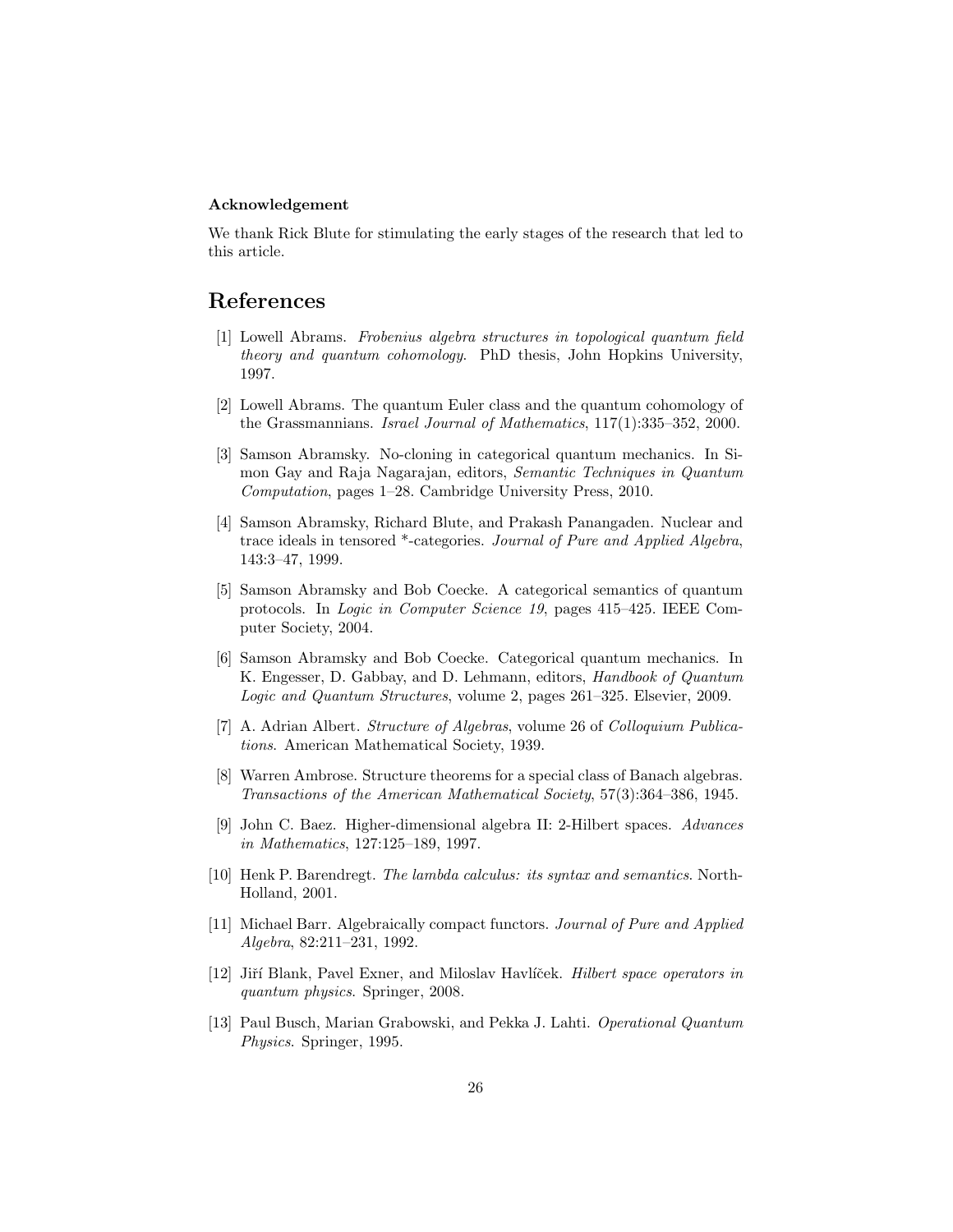- [14] Aurelio Carboni. Matrices, relations and group representations. Journal of algebras, 136:497–529, 1991.
- [15] Aurelio Carboni, Stefano Kasangian, and Ross Street. Bicategories of spans and relations. Journal of Pure and Applied Algebra, 33:259–267, 1984.
- [16] Bob Coecke and Ross Duncan. Interacting quantum observables: Categorical algebra and diagrammatics. In Automata, Languages and Programming, ICALP 2008, number 5126 in Lecture Notes in Computer Science, pages 298–310. Springer, 2008.
- [17] Bob Coecke and Aleks Kissinger. The compositional structure of multipartite quantum entanglement. In International Colloquium on Automata, Languages and Programming, Volume II, number 6199 in Lecture Notes in Computer Science, pages 297–308. Springer, 2010.
- [18] Bob Coecke and Duško Pavlović. Quantum measurements without sums. In Mathematics of Quantum Computing and Technology. Taylor and Francis, 2007.
- [19] Bob Coecke, Duško Pavlović, and Jamie Vicary. A new description of orthogonal bases. Mathematical Structures in Computer Science, 2009.
- [20] Jean Esterle. Radical Banach algebras and automatic continuity, chapter Elements for a classification of commutative radical Banach algebras, pages 4–65. Number 975 in Lectures Notes in Mathematics. Springer, 1983.
- [21] Chris Heunen. Categorical quantum models and logics. PhD thesis, Radboud University Nijmegen, 2009.
- [22] Chris Heunen. An embedding theorem for Hilbert categories. Theory and Applications of Categories, 22(13):321–344, 2009.
- [23] Chris Heunen. Complementarity in categorical quantum mechanics. To appear in Foundations of Physics, 2010.
- [24] Karl H. Hofmann. The Duality of Compact Semigroups and C\*-Bigebras, volume 129 of Lecture Notes in Mathematics. Springer, 1970.
- [25] Edward V. Huntington. Simplified definition of a group. Bulletin of the American Mathematical Society, 8(7):296–300, 1902.
- [26] Lars Ingelstam. Real algebras with a Hilbert space structure. Arkiv för Matematik, 6(24):459–465, 1965.
- [27] Irving Kaplansky. Dual rings. Annals of mathematics, 49(3):689–701, 1948.
- [28] Christian Kassel. Quantum Groups. Springer, 1995.
- [29] Joachim Kock. Frobenius algebras and 2-D Topological Quantum Field Theories. Number 59 in London Mathematical Society Student Texts. Cambridge University Press, 2003.